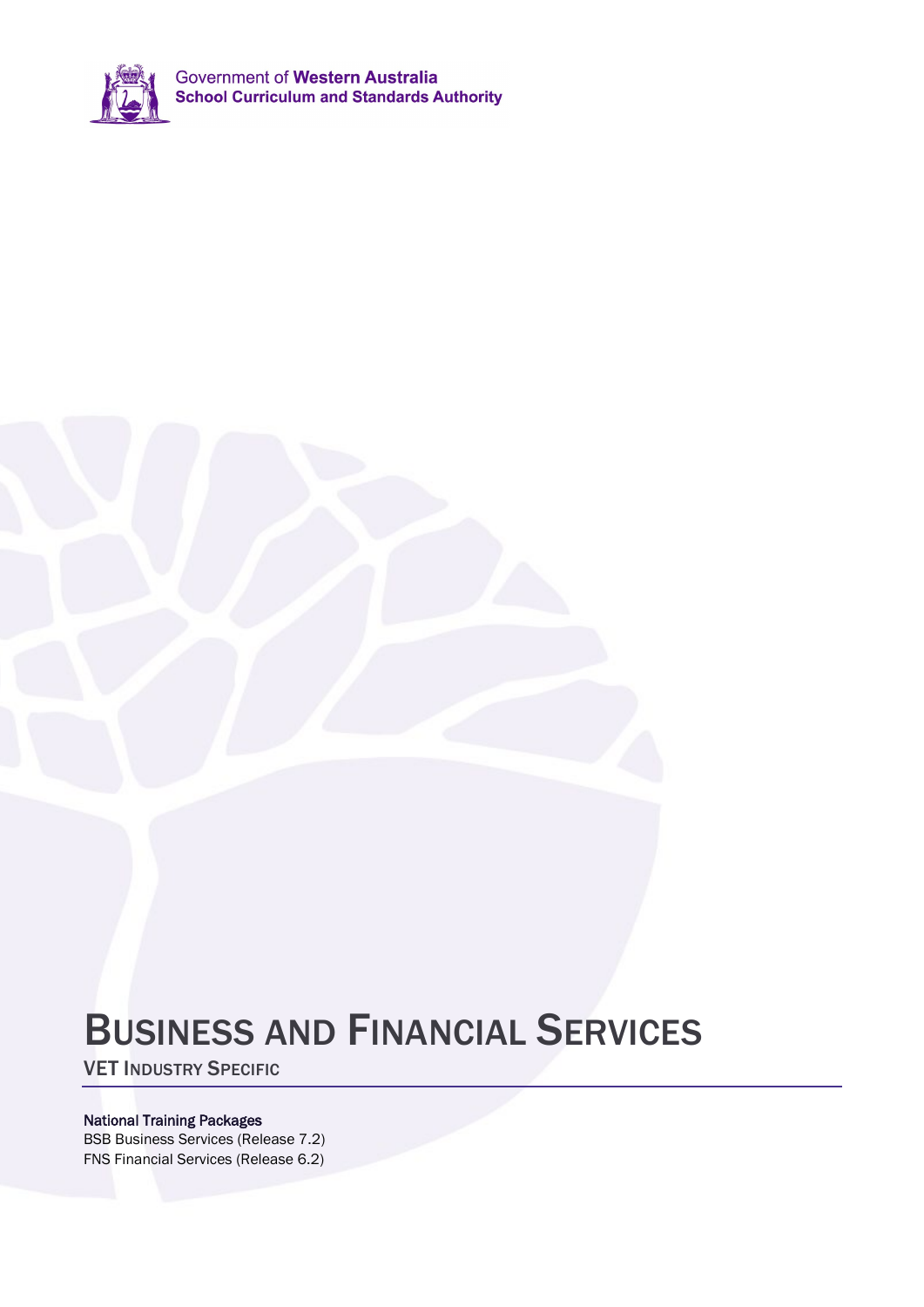#### **Acknowledgement of Country**

Kaya. The School Curriculum and Standards Authority (the Authority) acknowledges that our offices are on Whadjuk Noongar boodjar and that we deliver our services on the country of many traditional custodians and language groups throughout Western Australia. The Authority acknowledges the traditional custodians throughout Western Australia and their continuing connection to land, waters and community. We offer our respect to Elders past and present.



#### **IMPORTANT INFORMATION**

This syllabus is effective from 1 January 2022.

Users of this syllabus are responsible for checking its currency.

VET industry specific courses are updated periodically to comply with the most current national training package release.

#### **Copyright**

© School Curriculum and Standards Authority, 2021

This document is based on content from the relevant national training package/s. National training package content may be used under the terms of the Creative Commons Attribution-NoDerivs 3.0 [Australia](https://creativecommons.org/licenses/by-nd/3.0/au/) licence.

This document – apart from any third party copyright material contained in it – may be freely copied, or communicated on an intranet, for non-commercial purposes in educational institutions, provided that the School Curriculum and Standards Authority (the Authority) is acknowledged as the copyright owner, and that the Authority's moral rights are not infringed.

Copying or communication for any other purpose can be done only within the terms of the *Copyright Act 1968* or with prior written permission of the Authority. Copying or communication of any third party copyright material can be done only within the terms of the *Copyright Act 1968* or with permission of the copyright owners.

Any content in this document that has been derived from the Australian Curriculum may be used under the terms of th[e Creative Commons Attribution 4.0 International licence.](https://creativecommons.org/licenses/by/4.0/)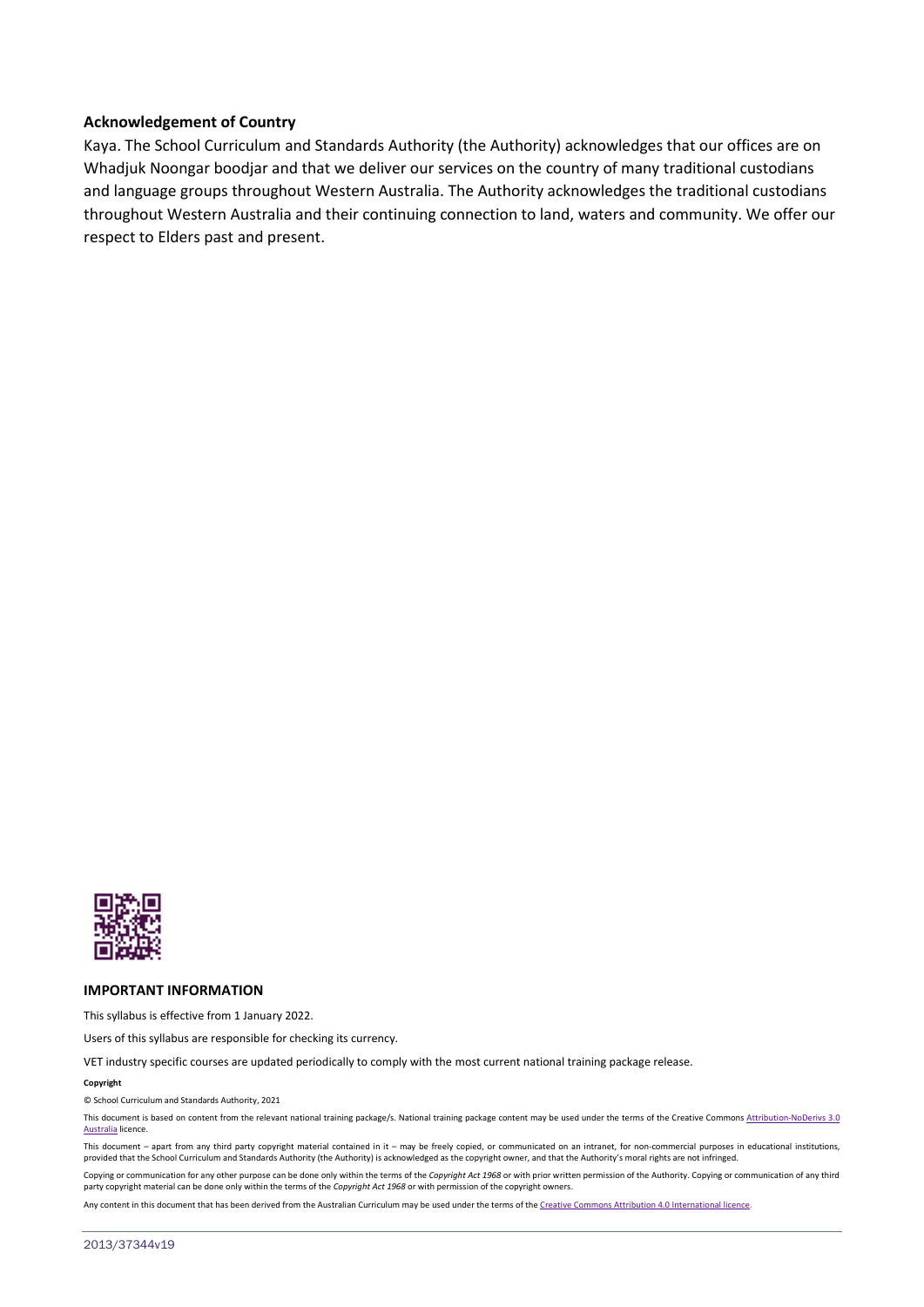## **Content**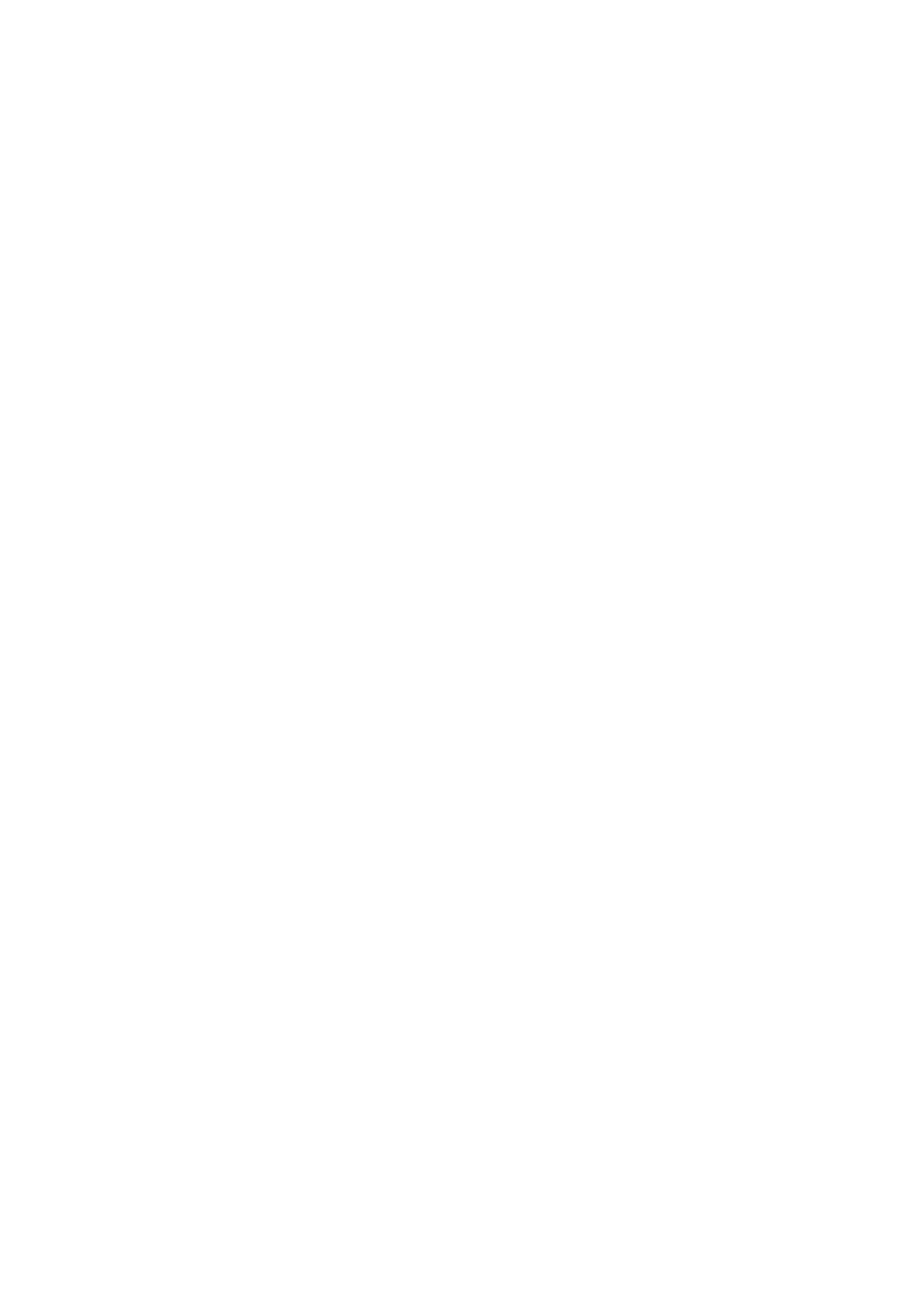## <span id="page-4-0"></span>**Rationale**

The vocational education and training (VET) industry specific Business and Financial Services course provides students with the opportunity to achieve nationally recognised vocational qualifications under the Australian Qualifications Framework (AQF) and to gain School Curriculum and Standards Authority (Authority) course unit credit towards the Western Australian Certificate of Education (WACE).

The course is based on nationally endorsed training packages. It specifies the range of industry developed units of competency from the relevant training packages that is suitable for the WACE. To meet the course requirements and achieve course units towards a WACE, students must follow the course structure, attain required units of competency and fulfil work placement requirements.

The VET industry specific Business and Financial Services course provides opportunities for the completion of Certificate I, Certificate II and Certificate III qualifications and for students to access short-term and long-term employment opportunities. Students develop relevant technical, vocational and interpersonal competencies suitable for employment and further training in the business and finance industry, as well as skills, knowledge and experiences that are transferable to other industry areas.

This course encourages students to engage in a vocational context with senior secondary education, fosters a positive transition from school to work, and provides a structure within which students can prepare for further education, training and employment.

## <span id="page-4-1"></span>Course delivery

VET industry specific courses have the status of an Authority-developed course and enable students to achieve dual accreditation for a nationally endorsed qualification and meet course completion requirements for the WACE.

When considering VET delivery, schools are advised to:

- refer to the VET section of the *WACE Manual*
- contact their education sector/systems representative for information on operational considerations relating to VET delivery options in schools.

VET can be delivered by schools providing they meet the appropriate VET regulatory requirements. Schools need to become a registered training organisation (RTO) or work in partnership with an RTO for the delivery, assessment and certification of training.

It is the responsibility of the RTO to determine that requirements are met when delivering and assessing VET. This includes ensuring that teachers and trainers have the required qualifications to deliver VET industry specific courses.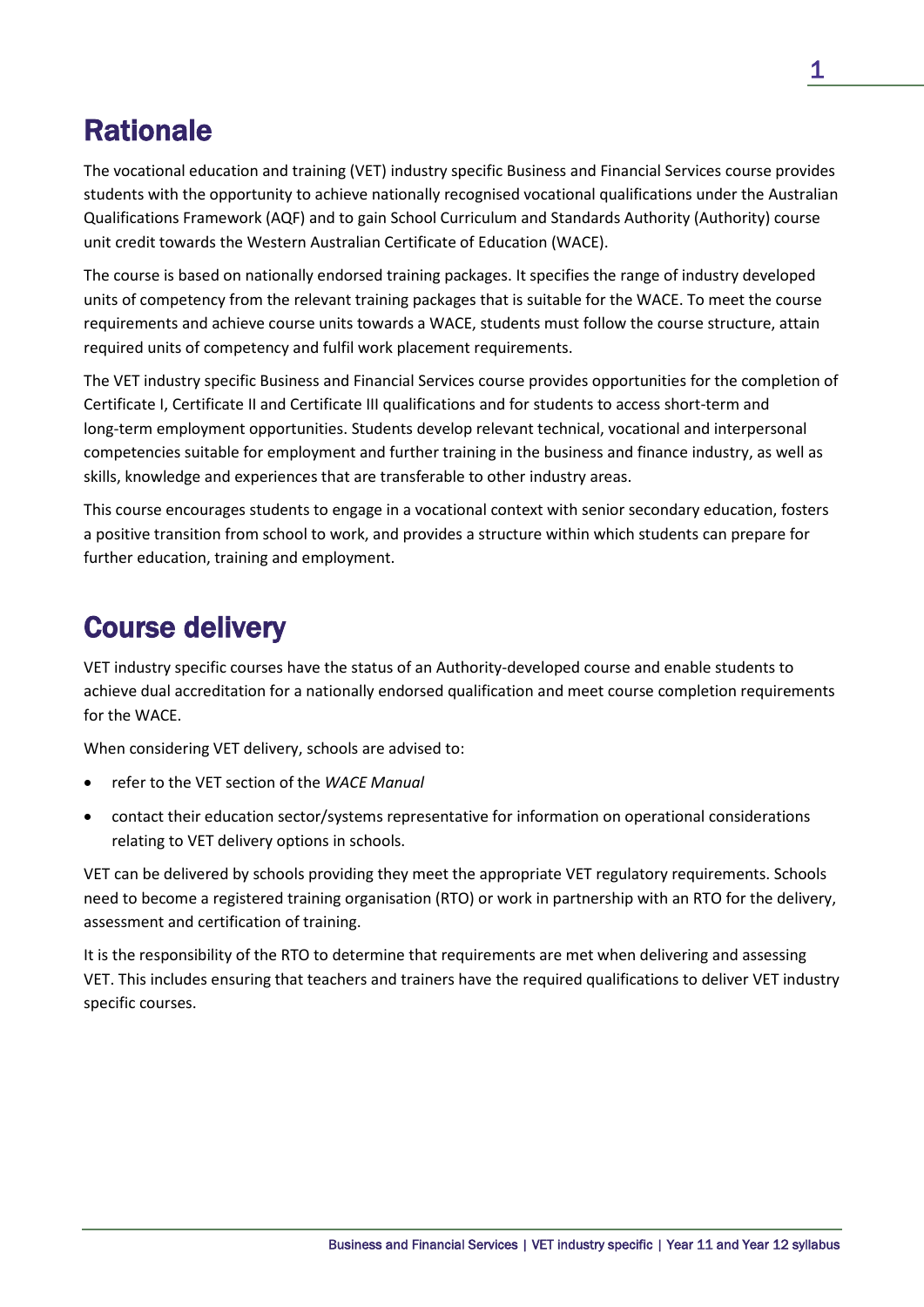### <span id="page-5-0"></span>VET training and assessment requirements

The VET sector's regulatory arrangements are designed to maintain the standards of nationally recognised training.

In Western Australia, the Training Accreditation Council (TAC) is responsible for quality assurance and recognition processes for RTOs with scope of delivery limited to Western Australia and Victoria, domestic students, and for the accreditation of courses.

For information on how the TAC regulates VET, refer to the Training Accreditation Council website at [www.tac.wa.gov.au.](http://www.tac.wa.gov.au/)

For RTOs in partnership with Western Australian schools, but with scope of delivery not limited to Western Australia or Victoria, the quality assurance is regulated by the Australian Skills Quality Authority (ASQA). Both ASQA and the TAC regulate RTOs using the *Standards for RTOs, 2015*.

For information on the VET Quality Framework and VET regulation by ASQA, refer to the ASQA website at [www.asqa.gov.au.](https://www.asqa.gov.au/)

The delivery of training and assessment of VET requires that the assessment be conducted according to the national *Standards for RTOs, 2015* which includes the requirements for all training and assessment to be conducted by a suitably qualified trainer and assessor in partnership with an RTO that is scoped to deliver the training and assessment.

For more information on the requirements for training and assessment, refer to the *Users' Guide to the Standards for RTOs, 2015* on the ASQA website at [www.asqa.gov.au.](https://www.asqa.gov.au/)

### <span id="page-5-1"></span>Workplace learning

The Authority-developed Workplace Learning (ADWPL) endorsed program is a mandatory co-requisite for a VET industry specific course. Mandated workplace learning must commence in the same year of enrolment in the VET industry specific course and can be met within the first year of a two-year program. The requirements for mandated workplace learning may be met within one year of a two-year program. Workplace learning time is required for each of the qualifications in this course. The number of workplace learning unit equivalents required is specified for each qualification within this course. The work placement must be industry related and occur while the course units are being undertaken.

Workplace learning is essential for this course as it enables the students to:

- collect evidence towards achievement of units of competency
- develop positive attitudes towards work
- apply skills acquired in an industry context
- develop additional employability skills and knowledge
- actively engage with industry.

Non-completion of any required workplace units or equivalents may result in a 'requirements not met' (RNM) status for the course units and will be reflected as a U (Unfinished) notation.

2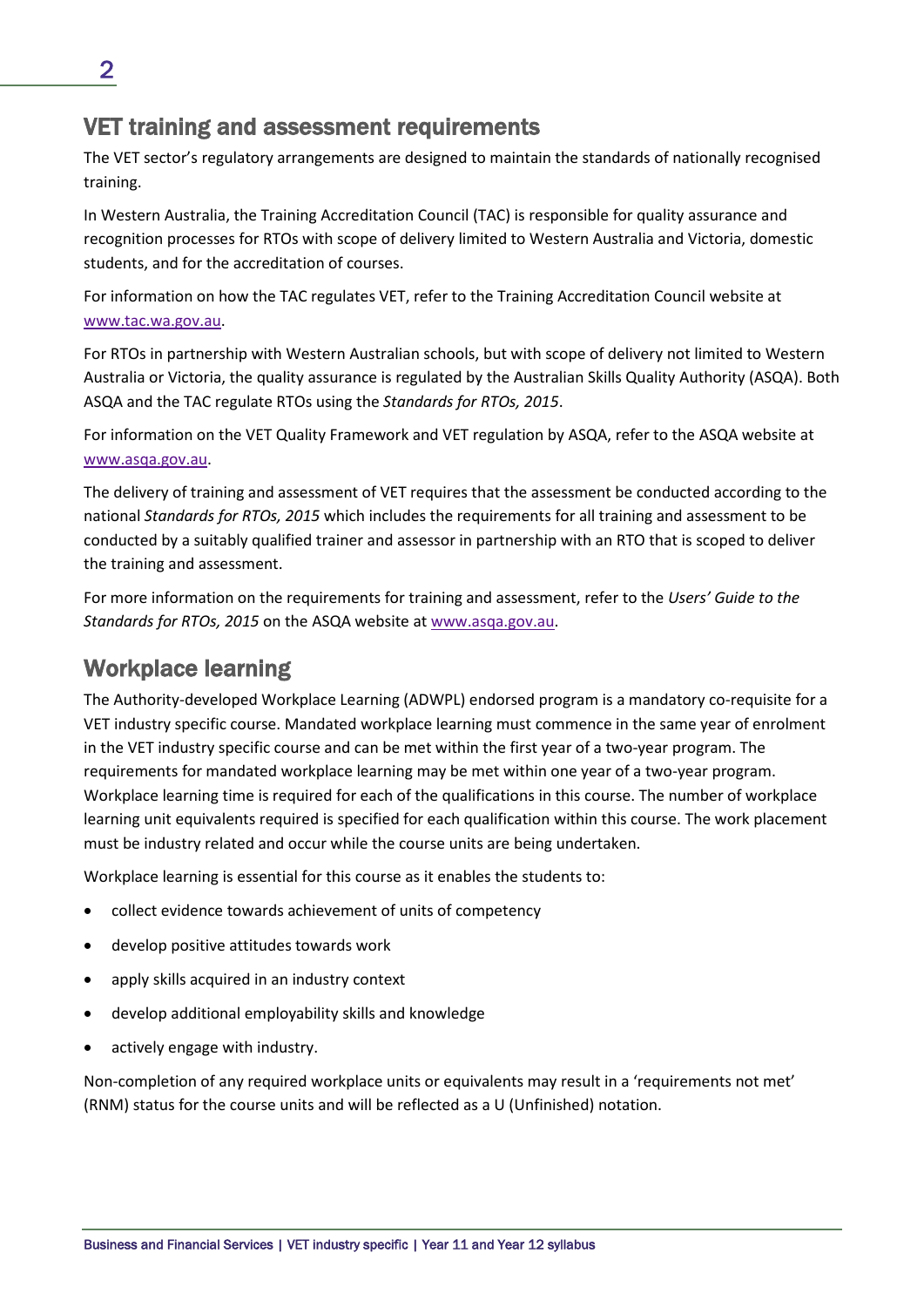## <span id="page-6-0"></span>Course content

A VET industry specific course includes a full, nationally recognised AQF qualification, mandatory industry related workplace learning, and contributes towards the WACE as a WACE course instead of unit equivalence. The most current training packages are used in these courses and the courses are updated regularly as new versions of training packages are endorsed. Training packages can be accessed at [www.training.gov.au](https://training.gov.au/) (TGA).

### <span id="page-6-1"></span>Units of competency

Units of competency for qualifications in the VET industry specific Business and Financial Services course come from the BSB Business Services and FNS Financial Services Training Packages.

Units of competency specify the standards of performance required in the workplace. They are statements of the skills and knowledge required for effective performance in a particular job or job function as agreed nationally by industry.

Trainers need to refer to the relevant training package for further details of the elements, performance criteria, foundation skills, range of conditions and evidence requirements for specific units of competency. Teachers and trainers should check the RTO's scope of registration before determining which elective units of competency are to be included in delivery and assessment programs. This can be determined during initial discussions when considering a partnership arrangement between the school and RTO.

## <span id="page-6-2"></span>Time and completion requirements

VET industry specific course units are packaged as either two or four WACE course units, linked to a specified qualification and are only awarded upon the completion of all of the course requirements.

Unlike other WACE courses, VET industry specific course units are paired in both Year 11 (Units 1 and 2) and Year 12 (Units 3 and 4) syllabuses. A student who withdraws from a VET industry specific course after only one semester **will not** receive VET industry specific course units for that academic year.

VET industry specific courses can be delivered over one year or two years.

The number of Workplace Learning endorsed program unit equivalents to be completed varies according to the qualification offered. Students must complete all components of the course before the full allocation of VET industry specific course unit credit can be allocated.

### <span id="page-6-3"></span>Course unit credit

Course unit credit for VET industry specific courses is awarded as 'completed' for each VET industry specific course unit. The achievement descriptor 'completed' contributes in the same manner as a C grade or better for all other WACE course units.

Regardless of the academic year in which a VET industry specific course is completed, WACE course credit is allocated across both Years 11 (Units 1 and 2) and Year 12 (Units 3 and 4). That is, part of the achievement allocation of a VET industry specific course is applied as either retrospective or projected credit, depending on the year in which the course requirements are completed.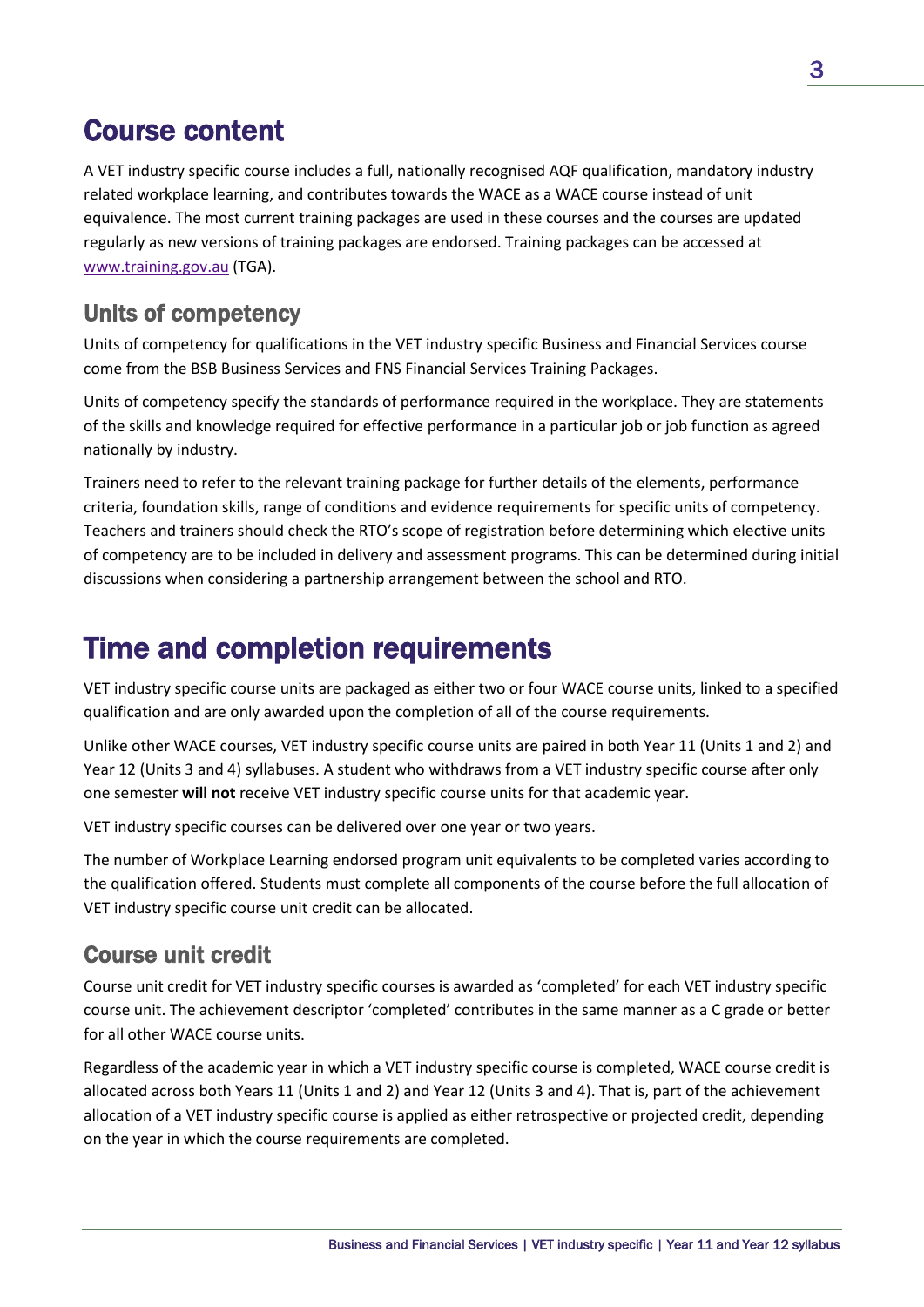If a student does not successfully complete all components of the VET industry specific course, the student is awarded a U (Unfinished) notation for the Year 12 units (Units 3 and 4). Course credit for Year 11 units (Units 1 and 2) for a partially completed Certificate II or Certificate III VET industry specific course may be awarded under the following conditions:

• **Qualification component:** completion of equal to or greater than 110 nominal hours of the VET industry specific qualification

**and**

• **Workplace learning component:** completion of at least one unit equivalent of the Workplace Learning endorsed program in an industry relevant to the qualification industry area.

If the conditions for Year 11 Units 1 and 2 are not met by the end of an academic year, a U (Unfinished) notation is awarded until such time as these conditions have been met.

If the requirements are not achieved in Year 11, but are subsequently achieved in Year 12, then retrospective credit for the Year 11 Units 1 and 2 will be awarded. If a student exits the VET industry specific course at the end of Year 11 and has completed the requirements for Year 11 Units 1 and 2, credit is awarded as 'completed' (has met the C grade standard for a WACE course) and retained by the student for WACE contribution.

Units of competency only contribute towards the WACE once. Therefore, student enrolments in units of competency in VET industry specific course qualifications are enrolled as VET integrated into the relevant VET industry specific course units. VET integrated units of competency do not attract unit equivalence.

## <span id="page-7-0"></span>Assessment

The assessment of VET industry specific courses must be conducted by a qualified assessor in partnership with an RTO, which may be a school, TAFE, or private training provider and in accordance with the national *Standards for RTOs, 2015*.

All assessment requirements need to be met concurrently to demonstrate the achievement of an element of competency. All elements of competency must be achieved to demonstrate the achievement of a unit of competency.

A student is judged as either competent or not yet competent. The judgement is made on the basis of evidence, which can be in a variety of forms. A student who is assessed as competent on all required competencies for the VET industry specific course, and completes the mandatory workplace learning requirements as specified is awarded 'completed' for Year 11 Units 1 and 2, and Year 12 Units 3 and 4.

All successfully completed qualifications and the associated units of competency are recorded on the student's Western Australian Statement of Student Achievement (WASSA).

4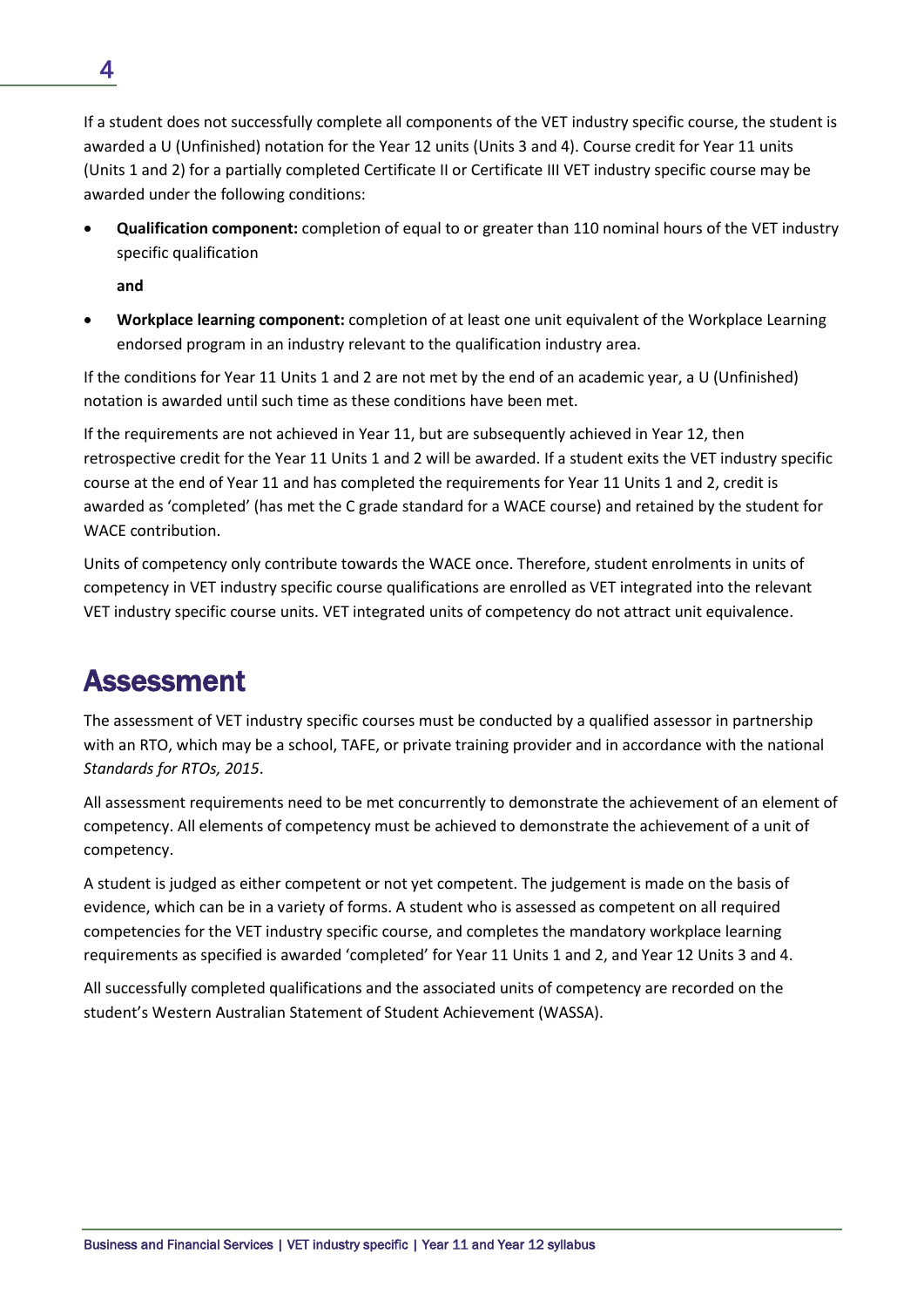## <span id="page-8-0"></span>Business Services pathway

BSB10115 Certificate I in Business BSB20115 Certificate II in Business BSB30115 Certificate III in Business

BSB10120 Certificate I in Workplace Skills BSB20120 Certificate II in Workplace Skills BSB30120 Certificate III in Business

Note:

• BSB10115, BSB20115 and BSB30115 will not be available for delivery once the transition period ends.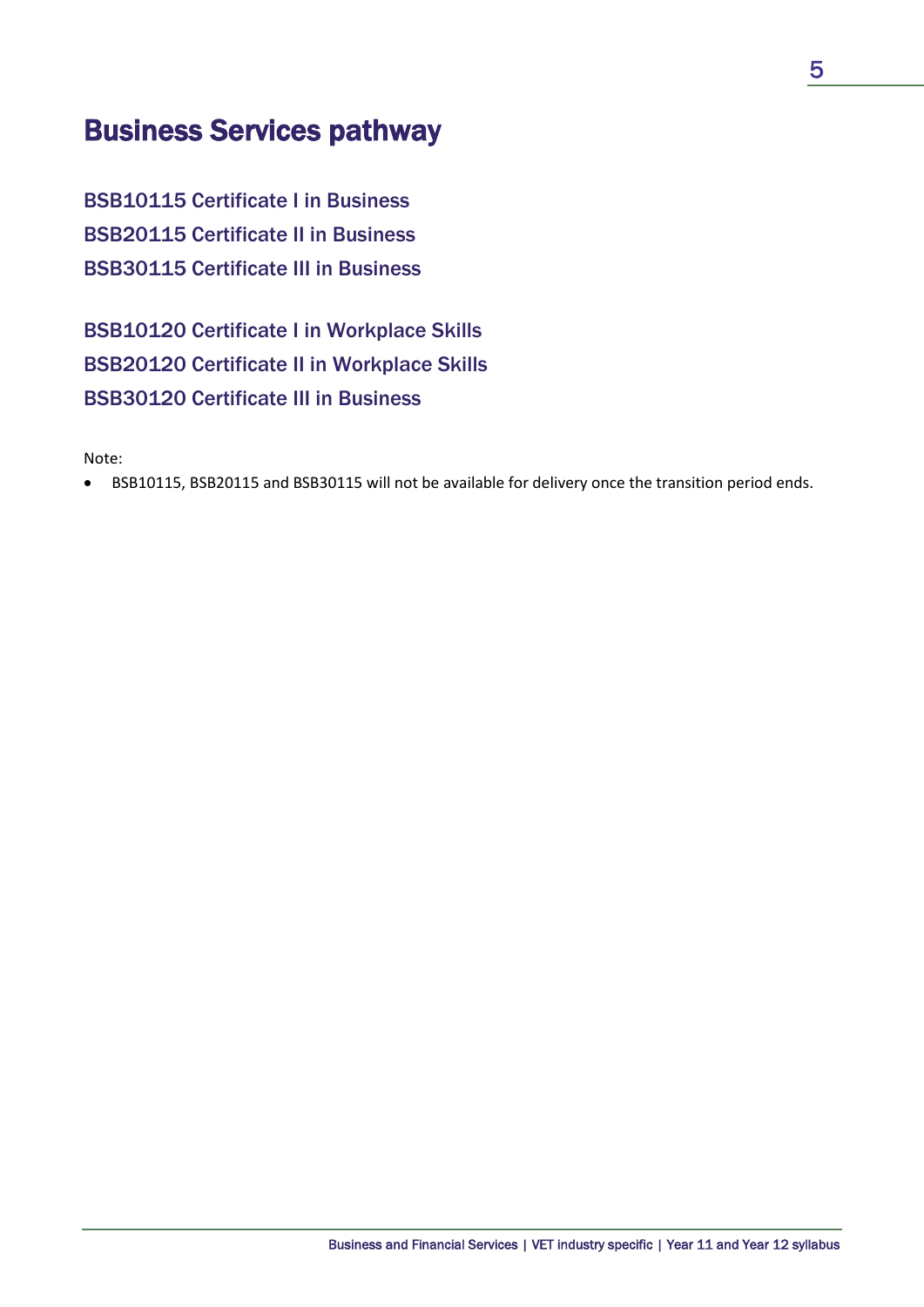<span id="page-9-0"></span>This qualification allows learners to develop skills and knowledge to prepare for work, but there are no specific employment outcomes at this level.

### <span id="page-9-1"></span>Certificate I in Workplace Skills

This qualification reflects the role of individuals who have not yet entered the workforce, and are developing the necessary skills in preparation for work. They may undertake a variety of simple tasks under close supervision.

This qualification provides a range of introductory skills and knowledge to provide individuals with an understanding of business environments.

6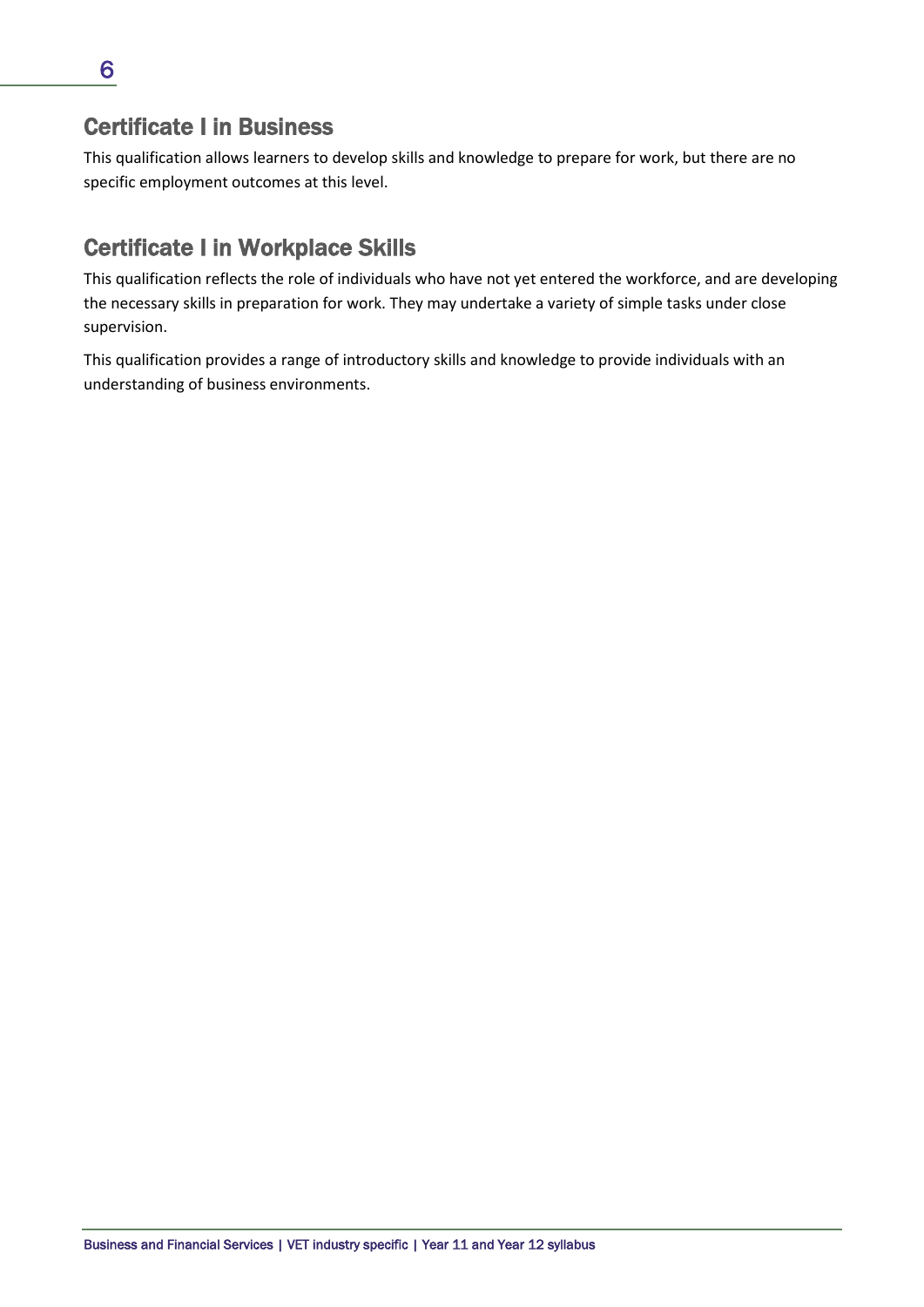### BSB10115 Certificate I in Business

### Unit VEVBF

This School Curriculum and Standards Authority-developed course uses the BSB Business Services Training Package as a framework for the achievement of a full AQF qualification. It should be read in conjunction with the training package which is available a[t www.training.gov.au/Training/Details/BSB10115.](https://training.gov.au/Training/Details/BSB10115)

Note: as qualifications and training packages may be updated at various times throughout the year, schools are advised to refer to [www.training.gov.au](https://training.gov.au/) (TGA) to ensure they are delivering the most current version of the qualification. If the qualification has been superseded, it can only be delivered within the transition period.

Students must complete a total of **six** (6) units of competency. These consist of **one** (1) core unit and **five** (5) elective units. The core unit of competency cannot be substituted.

Four (4) elective units must be selected from the elective units listed within the packaging rules on TGA. One (1) elective unit may be selected from the remaining elective units listed, or any currently endorsed training package or accredited course at the same qualification level.

The Certificate I in Business completed in this course results in the achievement of **two** (2) Year 11 course units. Completion of 55 hours of work placement (equivalent to **one** (1) ADWPL endorsed program unit equivalent) is compulsory to meet course requirements, and must be from industry related placement/employment relevant to the job outcome at this level.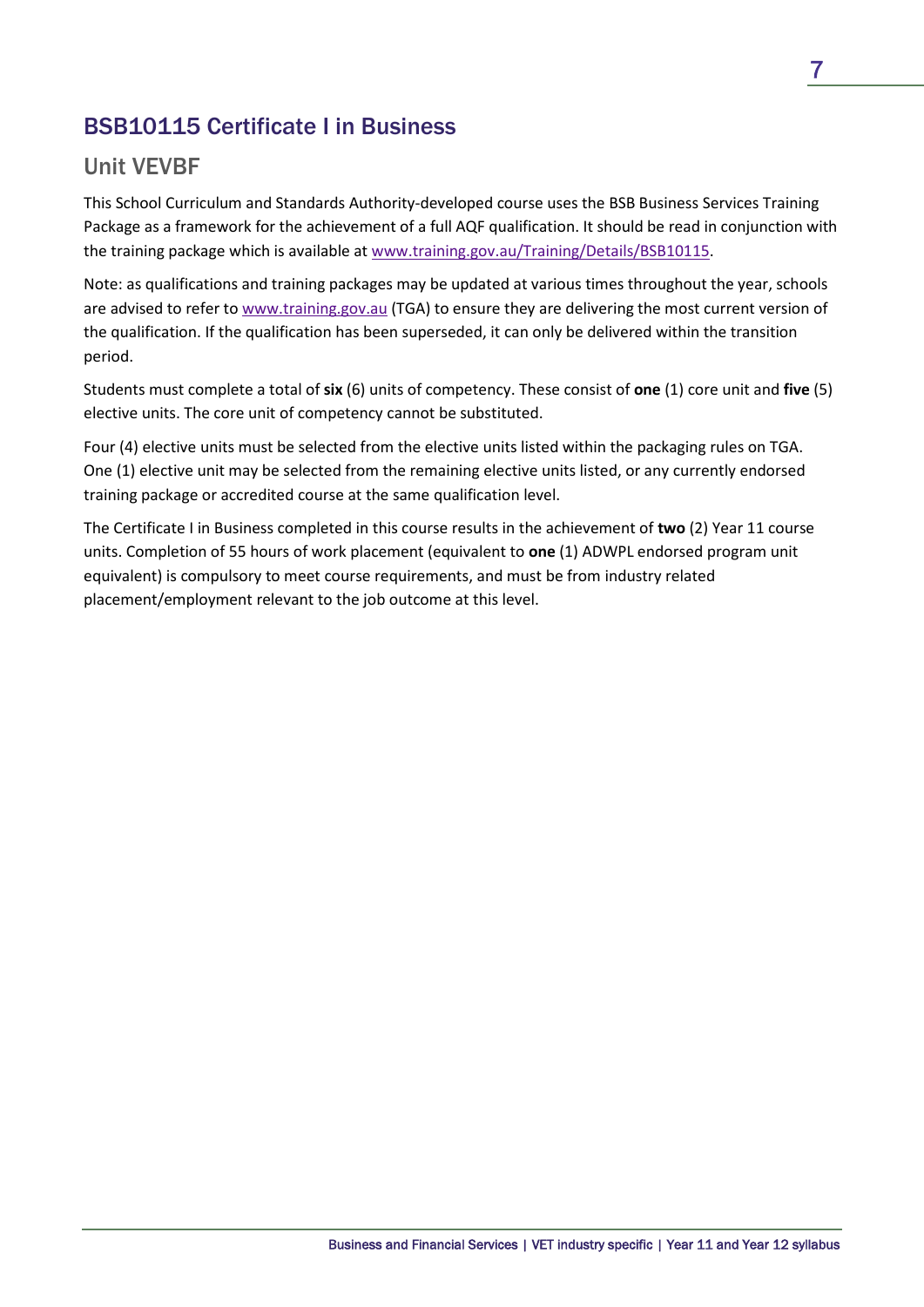### BSB10120 Certificate I in Workplace Skills

### Unit VEVBF

This School Curriculum and Standards Authority-developed course uses the BSB Business Services Training Package as a framework for the achievement of a full AQF qualification. It should be read in conjunction with the training package which is available a[t www.training.gov.au/Training/Details/BSB10120.](http://www.training.gov.au/Training/Details/BSB10120)

Note: as qualifications and training packages may be updated at various times throughout the year, schools are advised to refer to [www.training.gov.au](https://training.gov.au/) (TGA) to ensure they are delivering the most current version of the qualification. If the qualification has been superseded, it can only be delivered within the transition period.

Students must complete a total of **six** (6) units of competency. These consist of **two** (2) core units and **four** (4) elective units. The core units of competency cannot be substituted.

Two (2) elective units must be selected from the elective units listed within the packaging rules on TGA. For the remaining two (2) electives, up to two (2) units may be selected from the units listed on TGA. If not listed, up to two (2) units may be selected from the Certificate I or Certificate II from this or any other currently endorsed training package qualification or accredited course.

The Certificate I in Workplace Skills completed in this course results in the achievement of **two** (2) Year 11 course units. Completion of 55 hours of work placement (equivalent to **one** (1) ADWPL endorsed program unit equivalent) is compulsory to meet course requirements, and must be from industry related placement/employment relevant to the job outcome at this level.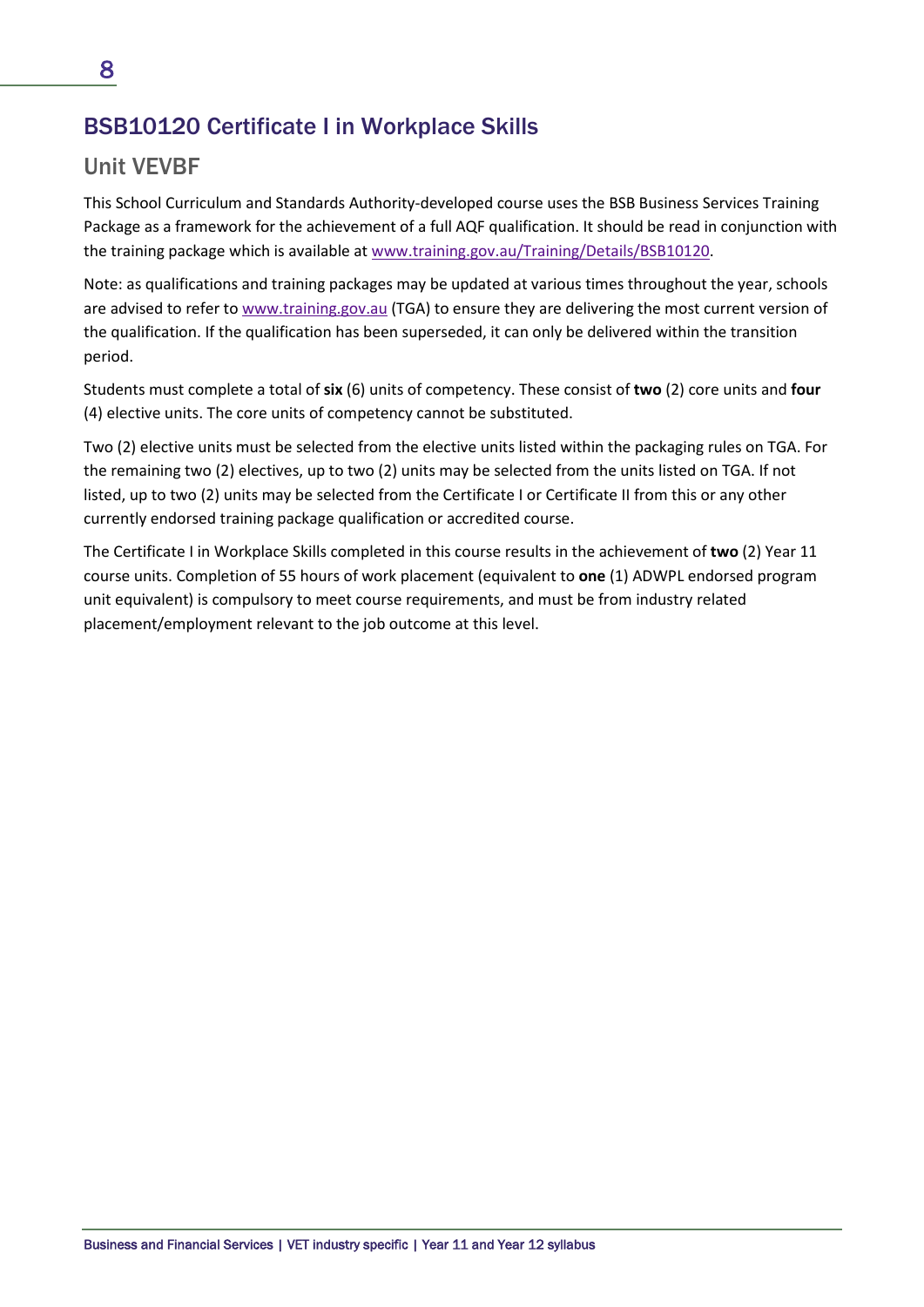### <span id="page-12-0"></span>Certificate II in Business

### <span id="page-12-1"></span>Certificate II in Workplace Skills

These qualifications reflect the role of individuals in a variety of junior administrative positions who perform a range of mainly routine tasks using limited practical skills and fundamental operational knowledge in a defined context. Individuals in these roles generally work under direct supervision.

#### **Job roles**

Job roles vary across different industry sectors, but may include:

- office assistant/junior
- administrative assistant
- receptionist
- legal receptionist
- administration officer (local government).

#### **Future pathways**

The *Post-Secondary Pathways* document for this course provides an illustration of pathways into higher level qualifications and career options for students who have undertaken this course. Refer to the relevant VET industry specific course page on the Authority website under the Support Materials section at [https://senior](https://senior-secondary.scsa.wa.edu.au/syllabus-and-support-materials/vet-industry-specific/business-services)[secondary.scsa.wa.edu.au/syllabus-and-support-materials/vet-industry-specific/business-services.](https://senior-secondary.scsa.wa.edu.au/syllabus-and-support-materials/vet-industry-specific/business-services)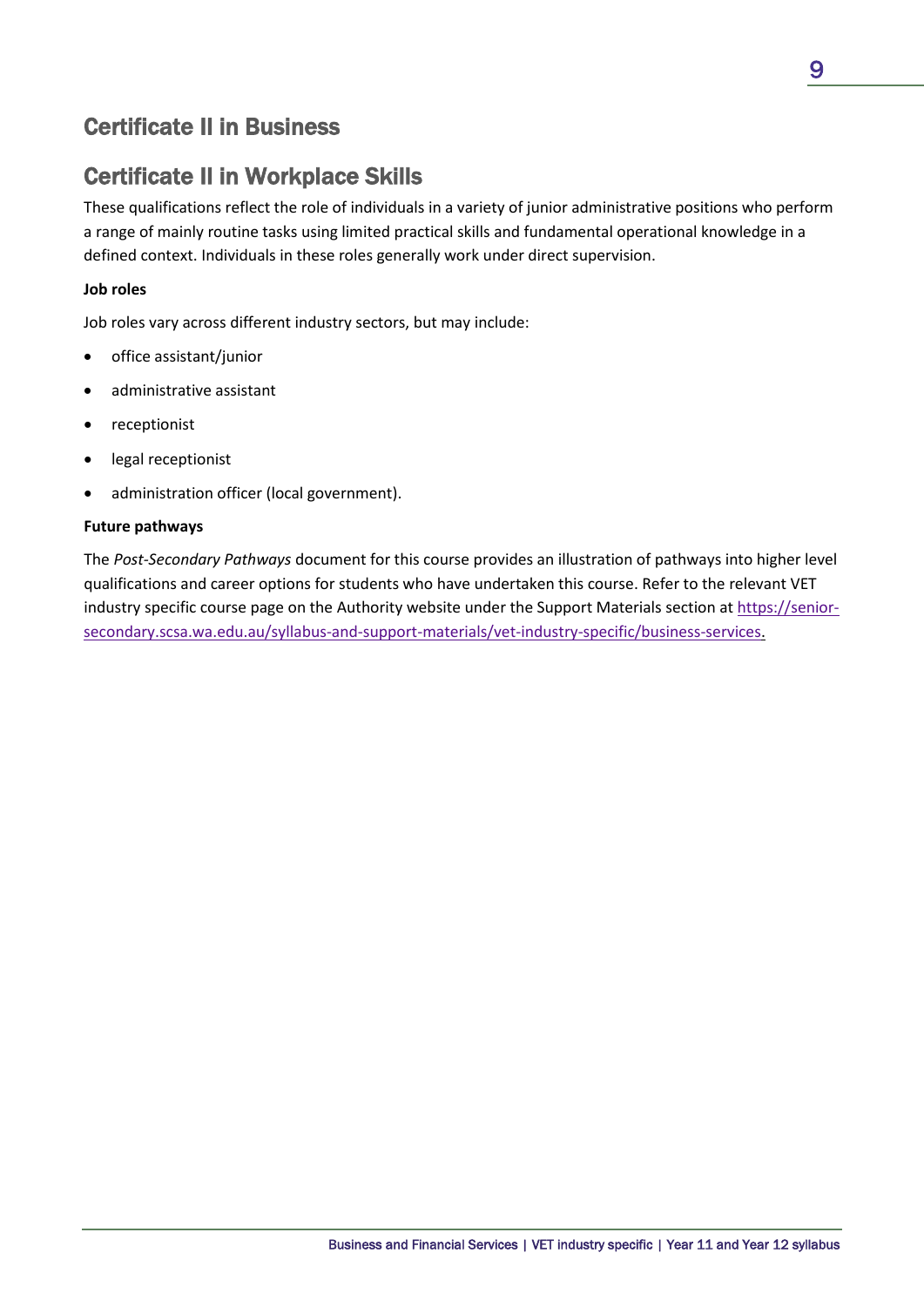### BSB20115 Certificate II in Business

### Unit VEVBFB Unit VTVBFB

This School Curriculum and Standards Authority-developed course uses the BSB Business Services Training Package as a framework for the achievement of a full AQF qualification. It should be read in conjunction with the training package which is available a[t www.training.gov.au/Training/Details/BSB20115.](http://training.gov.au/Training/Details/BSB20115)

Note: as qualifications and training packages may be updated at various times throughout the year, schools are advised to refer to [www.training.gov.au](https://training.gov.au/) (TGA) to ensure they are delivering the most current version of the qualification. If the qualification has been superseded, it can only be delivered within the transition period.

Students must complete a total of **twelve** (12) units of competency. These consist of **one** (1) core unit and **eleven** (11) elective units. The core unit of competency cannot be substituted.

Seven (7) elective units must be selected from the elective units listed within the packaging rules on TGA. The remaining four (4) elective units may be selected from the elective units listed within the packaging rules on TGA, or any currently endorsed training package or accredited course at the same qualification level.

If not listed, two of the four elective units may be selected from either a Certificate I or a Certificate III qualification.

Elective units must be relevant to the work environment and the qualification, maintain the integrity of the AQF alignment and contribute to a valid, industry-supported vocational outcome.

The Certificate II in Business completed in this course results in the achievement of **four** (4) course units (two Year 11 units and two Year 12 units). Completion of 110 hours of work placement (equivalent to **two** (2) ADWPL endorsed program unit equivalents) is compulsory to meet course requirements, and must be from industry related placement/employment relevant to the job outcome at this level.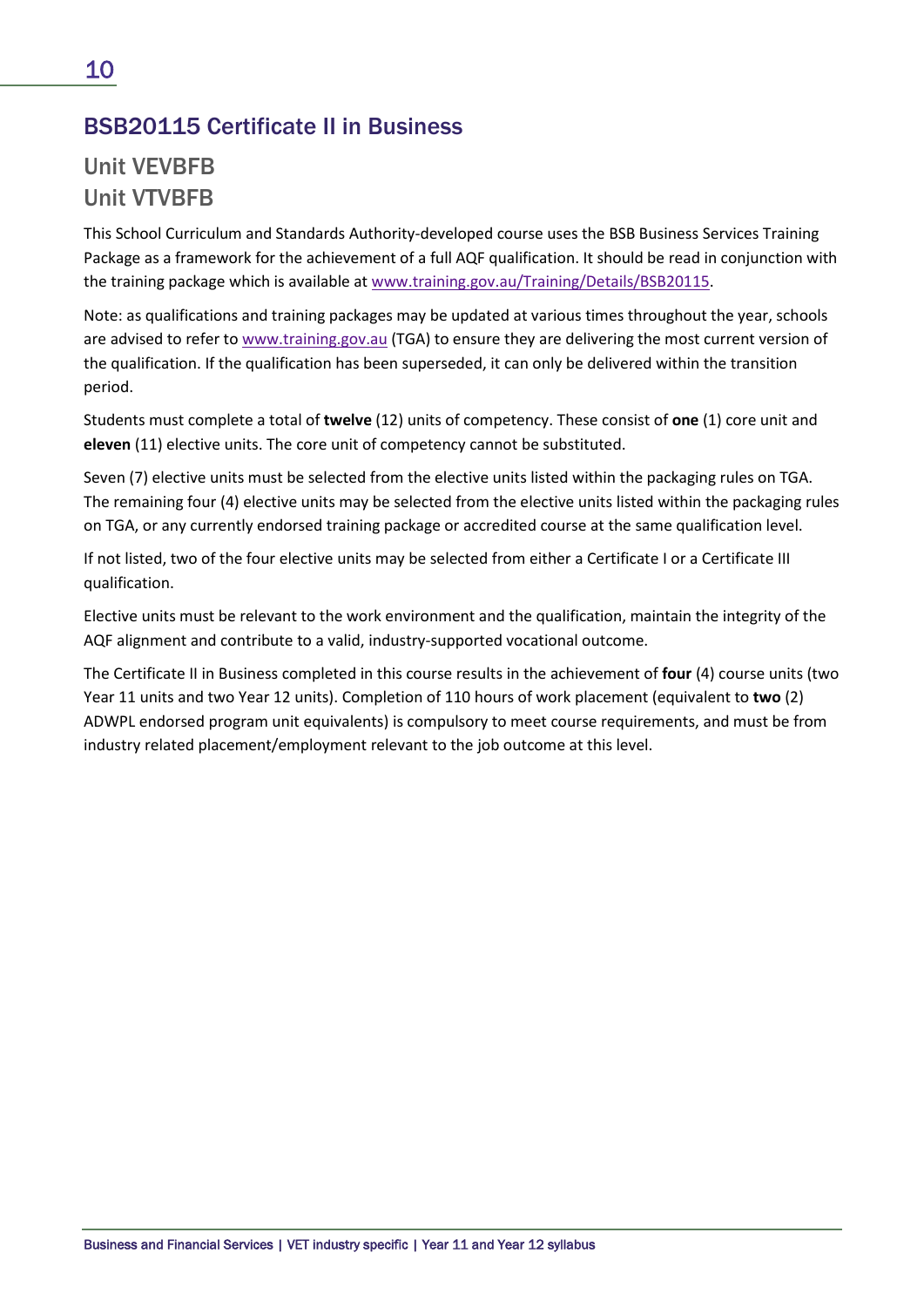### BSB20120 Certificate II in Workplace Skills

### Unit VEVBFB Unit VTVBFB

This School Curriculum and Standards Authority-developed course uses the BSB Business Services Training Package as a framework for the achievement of a full AQF qualification. It should be read in conjunction with the training package which is available a[t https://training.gov.au/Training/Details/BSB20120.](https://training.gov.au/Training/Details/BSB20120)

Note: as qualifications and training packages may be updated at various times throughout the year, schools are advised to refer to [www.training.gov.au](https://training.gov.au/) (TGA) to ensure they are delivering the most current version of the qualification. If the qualification has been superseded, it can only be delivered within the transition period.

Students must complete a total of **ten** (10) units of competency. These consist of **five** (5) core units and **five** (5) electives. The core units of competency cannot be substituted.

One (1) elective unit must be selected from Group A, one (1) elective unit must be selected from Group B. For the remaining three (3) elective units, up to three (3) units may be selected from Group A, B or C.

If not listed, up to two (2) units may be selected from a Certificate I, Certificate II or Certificate III from this or any other currently endorsed training package qualification or accredited course.

Elective units must be relevant to the work environment and the qualification, maintain the integrity of the AQF alignment and contribute to a valid, industry-supported vocational outcome.

The Certificate II in Workplace Skills completed in this course results in the achievement of **four** (4) course units (two Year 11 units and two Year 12 units). Completion of 110 hours of work placement (equivalent to **two** (2) ADWPL endorsed program unit equivalents) is compulsory to meet course requirements, and must be from industry related placement/employment relevant to the job outcome at this level.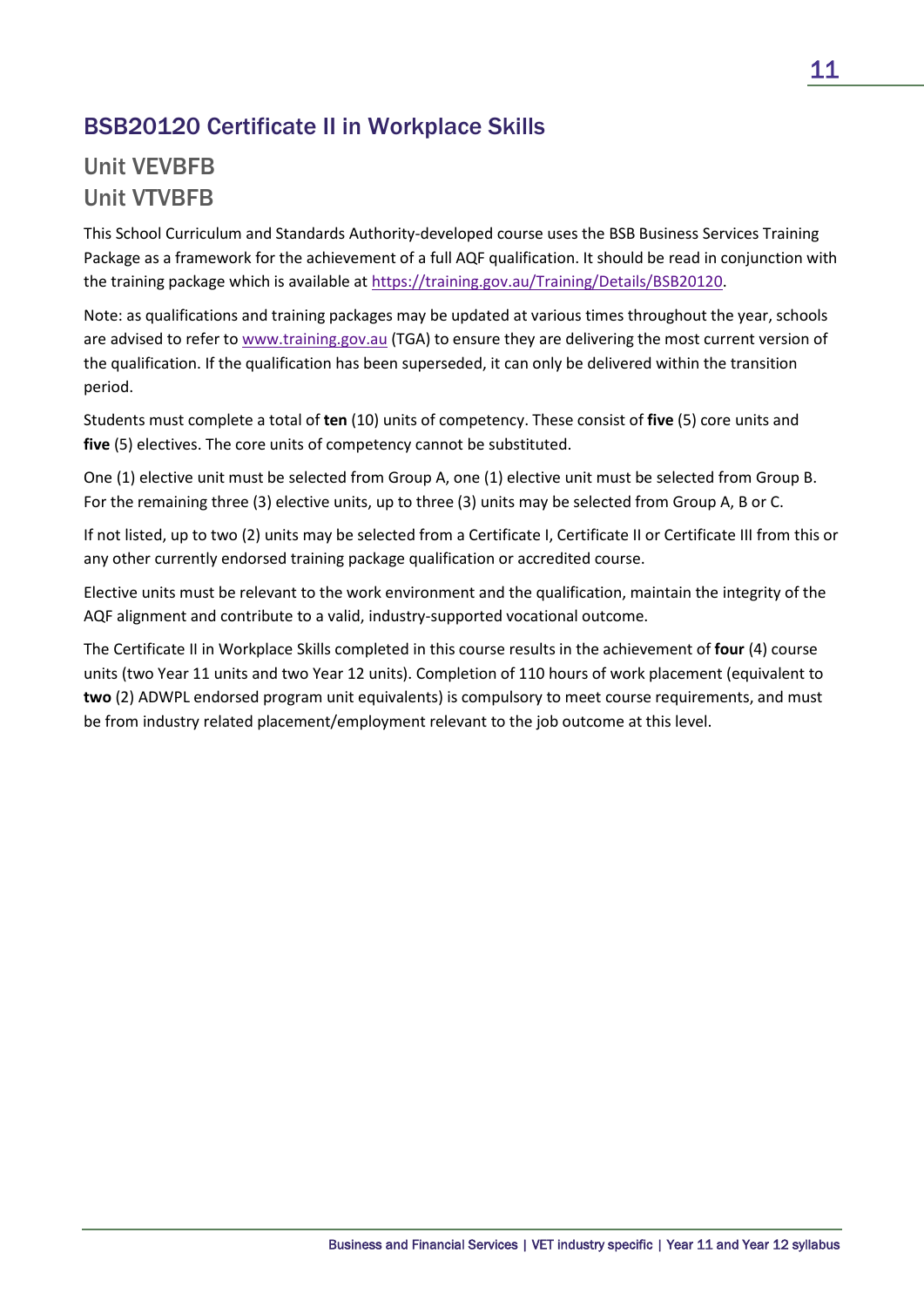### <span id="page-15-0"></span>Certificate III in Business

This qualification reflects the varied roles of individuals across different industry sectors who apply a broad range of competencies using some discretion, judgement and relevant theoretical knowledge. They may provide technical advice and support to a team.

#### **Job roles**

Job roles vary across different industry sectors, but may include:

- customer service officer
- payroll officer
- data entry operator
- word processing operator
- information officer
- clerical officer.

#### **Future pathways**

The *Post-Secondary Pathways* document for this course provides an illustration of pathways into higher level qualifications and career options for students who have undertaken this course. Refer to the relevant VET industry specific course page on the Authority website under the Support Materials section at [https://senior](https://senior-secondary.scsa.wa.edu.au/syllabus-and-support-materials/vet-industry-specific/business-services)[secondary.scsa.wa.edu.au/syllabus-and-support-materials/vet-industry-specific/business-services.](https://senior-secondary.scsa.wa.edu.au/syllabus-and-support-materials/vet-industry-specific/business-services)

Business and Financial Services | VET industry specific | Year 11 and Year 12 syllabus

12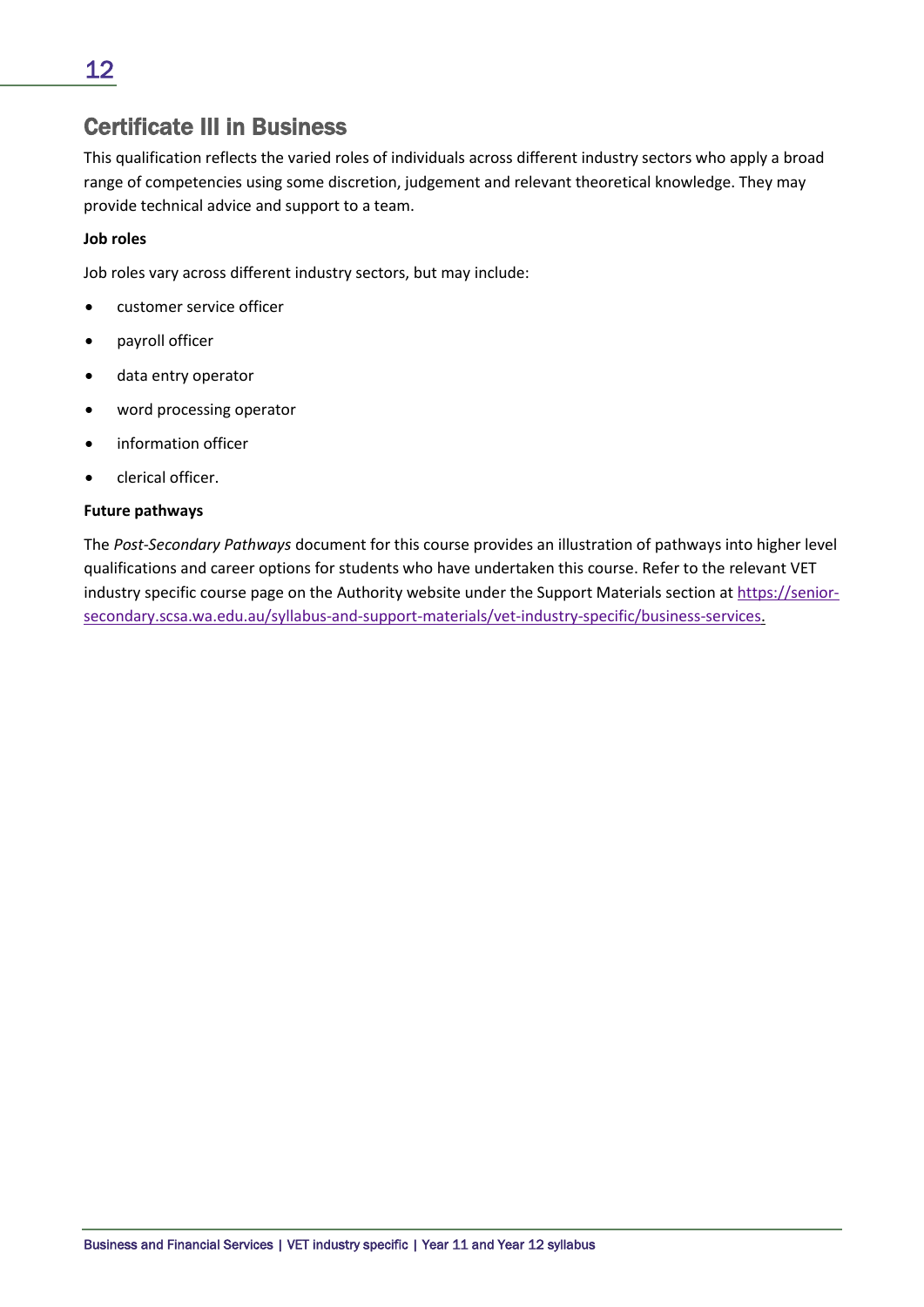### BSB30115 Certificate III in Business

### Unit VEVBFS Unit VTVBFS

This School Curriculum and Standards Authority-developed course uses the BSB Business Services Training Package as a framework for the achievement of a full AQF qualification. It should be read in conjunction with the training package which is available at [www.training.gov.au/Training/Details/BSB30115.](http://training.gov.au/Training/Details/BSB30115)

Note: as qualifications and training packages may be updated at various times throughout the year, schools are advised to refer to [www.training.gov.au](https://training.gov.au/) (TGA) to ensure they are delivering the most current version of the qualification. If the qualification has been superseded, it can only be delivered within the transition period.

Students must complete a total of **twelve** (12) units of competency. These consist of **one** (1) core unit and **eleven** (11) elective units. The core unit of competency cannot be substituted.

Seven (7) of the elective units must be selected from the elective units listed within the packaging rules on TGA. Four (4) elective units may be selected from the elective units listed within the packaging rules on TGA or from any current accredited course or endorsed training package at the same qualification level.

If not listed, one elective unit may be selected from a Certificate II qualification and two elective units may be taken from a Certificate IV qualification.

The Certificate III in Business completed in this course results in the achievement of **four** (4) course units (two Year 11 units and two Year 12 units). Completion of 110 hours of work placement (equivalent to **two** (2) ADWPL endorsed program unit equivalents) is compulsory to meet course requirements, and must be from industry related placement/employment relevant to the job outcome at this level.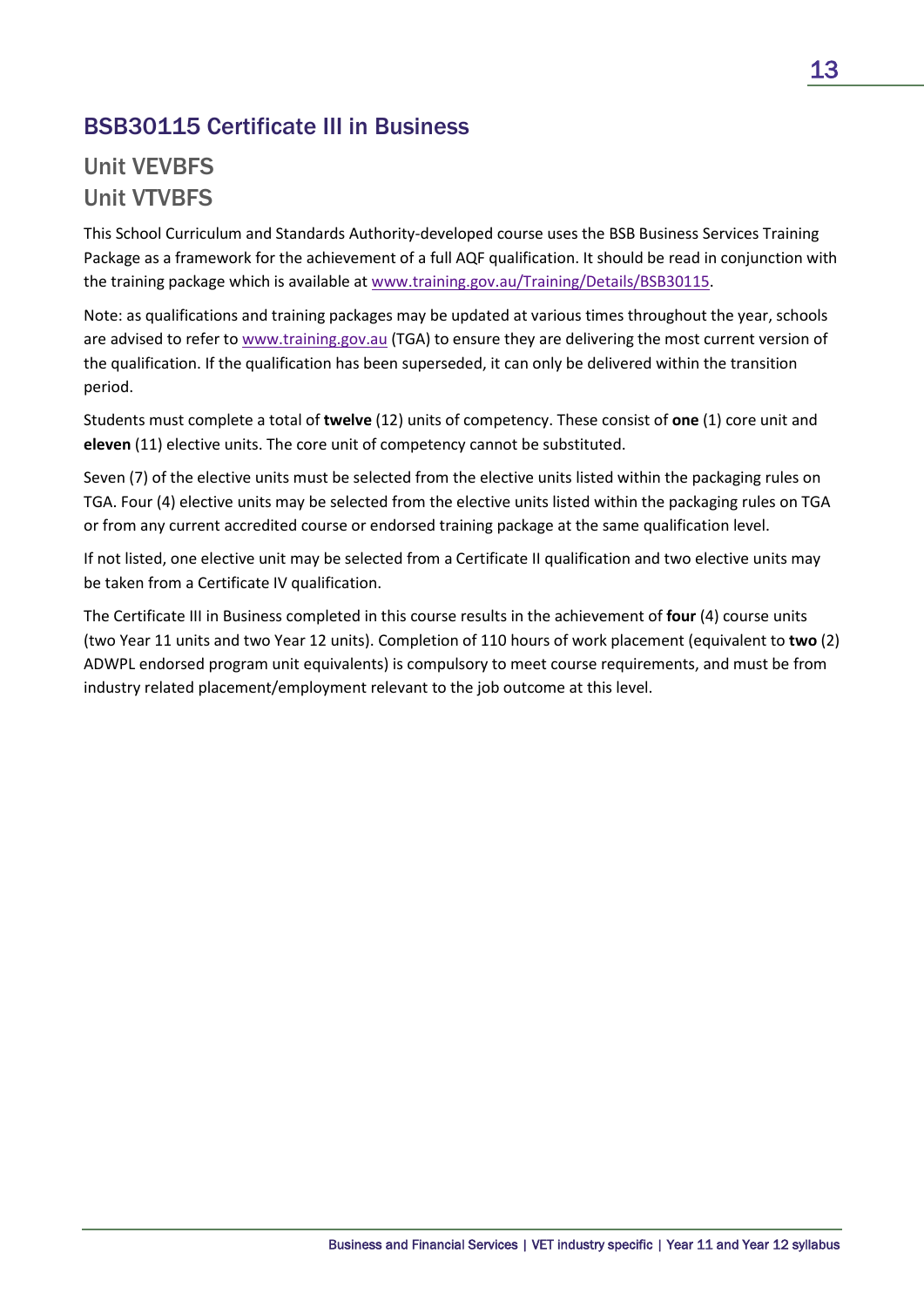### BSB30120 Certificate III in Business

## Unit VEVBFS Unit VTVBFS

This School Curriculum and Standards Authority-developed course uses the BSB Business Services Training Package as a framework for the achievement of a full AQF qualification. It should be read in conjunction with the training package which is available a[t https://training.gov.au/Training/Details/BSB30120.](https://training.gov.au/Training/Details/BSB30120)

Note: as qualifications and training packages may be updated at various times throughout the year, schools are advised to refer to [www.training.gov.au](https://training.gov.au/) (TGA) to ensure they are delivering the most current version of the qualification. If the qualification has been superseded, it can only be delivered within the transition period.

Students must complete a total of **thirteen** (13) units of competency. These consist of **six** (6) core units and **seven** (7) elective units. The core units of competency cannot be substituted.

Of the seven (7) elective units, two (2) units must be selected from Group A and one (1) unit must be selected from Group B. For the remaining four (4) elective units, up to three (3) units may be selected from Groups A–G.

If not listed, up to three (3) units may be selected from a Certificate II, Certificate III or Certificate IV from this or any other currently endorsed training package qualification or accredited course.

The Certificate III in Business completed in this course results in the achievement of **four** (4) course units (two Year 11 units and two Year 12 units). Completion of 110 hours of work placement (equivalent to **two** (2) ADWPL endorsed program unit equivalents) is compulsory to meet course requirements, and must be from industry related placement/employment relevant to the job outcome at this level.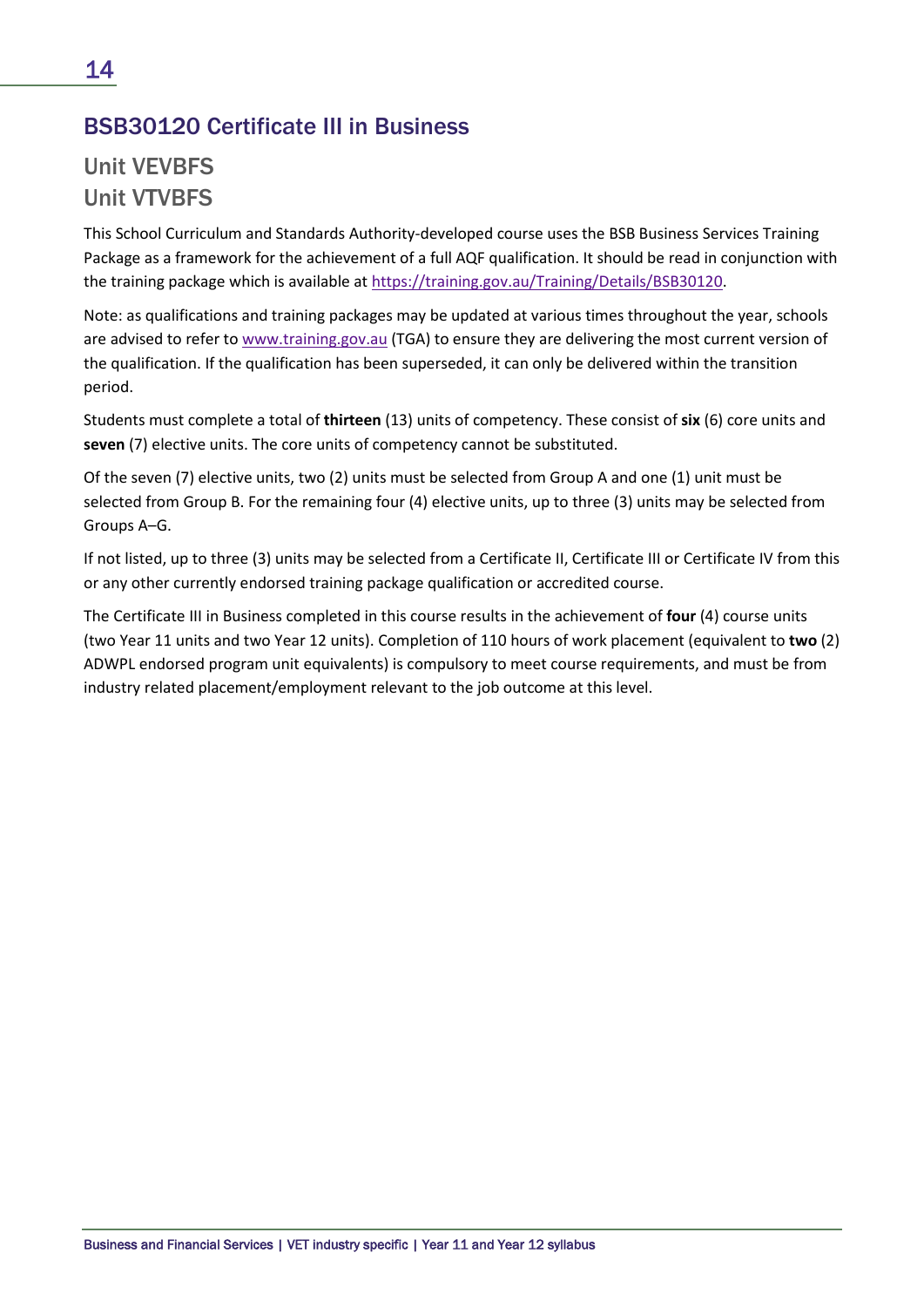## <span id="page-18-0"></span>Financial Services pathway

FNS10115 Certificate I in Financial Services FNS10120 Certificate I in Basic Financial Literacy FNS20115 Certificate II in Financial Services FNS20120 Certificate II in Financial Services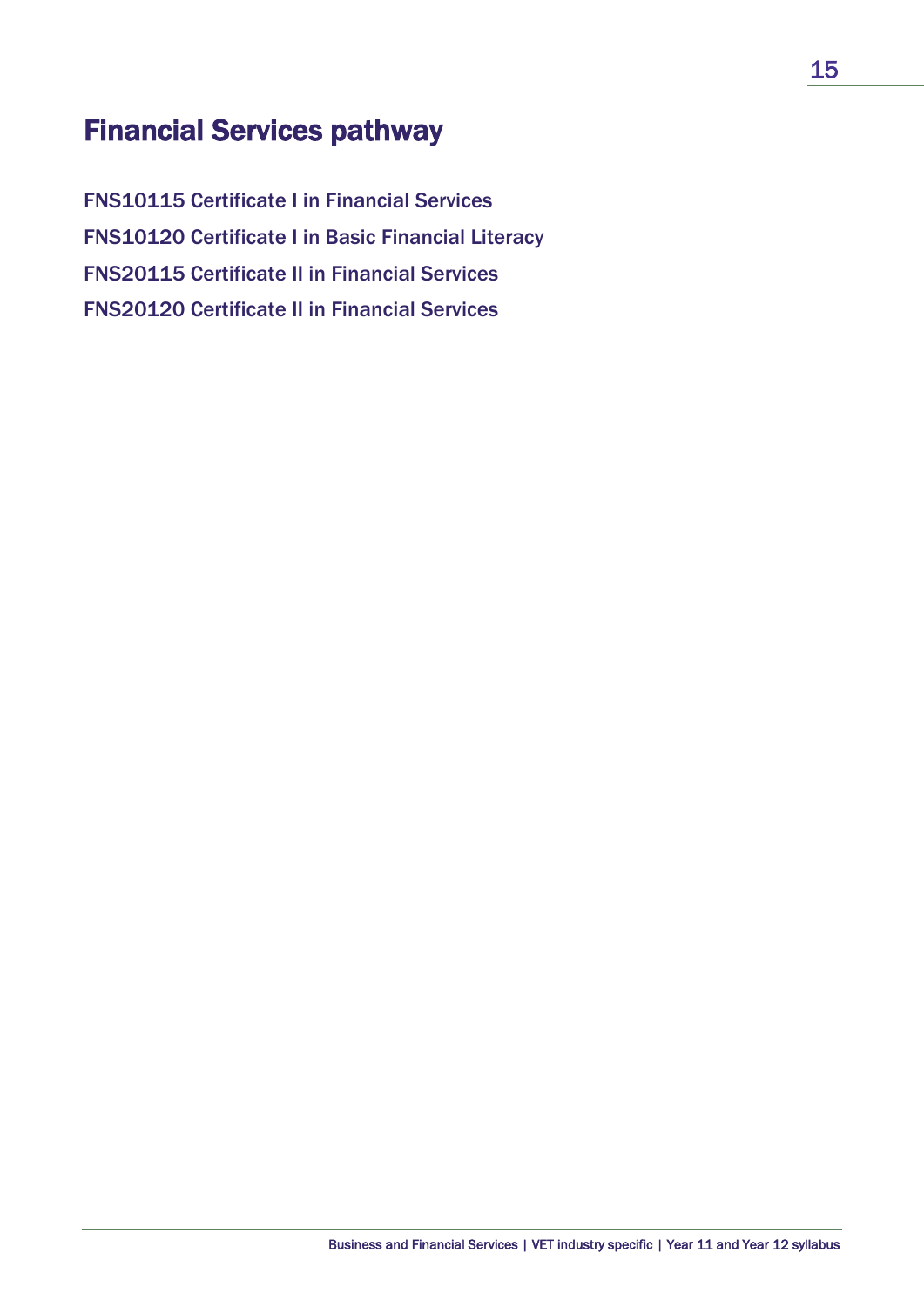### <span id="page-19-0"></span>Certificate I in Financial Services

This qualification is designed to facilitate an understanding of the Australian financial services marketplace and personal financial situations that will assist in meeting the needs of identified gaps in nationwide financial literacy.

### **Job roles**

This qualification does not have any industry employment outcome.

### <span id="page-19-1"></span>Certificate I in Basic Financial Literacy

This qualification is designed to facilitate an understanding of the Australian financial services marketplace and personal financial situations to address the need of increased nationwide financial literacy.

#### **Job roles**

This qualification does not have any industry employment outcome.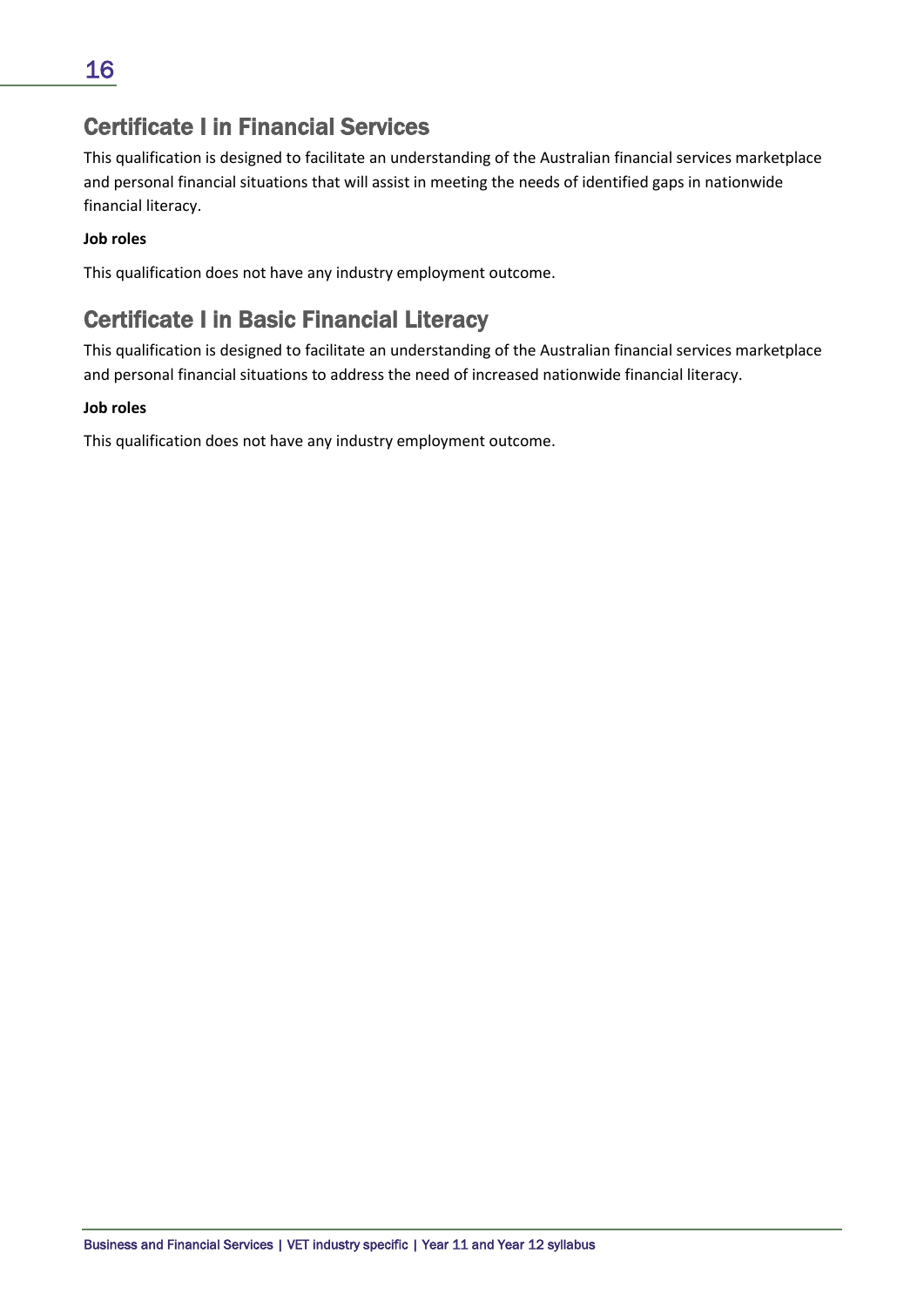### FNS10115 Certificate I in Financial Services

### Unit VEVBFF

This School Curriculum and Standards Authority-developed course uses the FNS Financial Services Training Package as a framework for the achievement of a full AQF qualification. It should be read in conjunction with the training package which is available a[t www.training.gov.au/Training/Details/FNS10115.](http://training.gov.au/Training/Details/FNS10115)

Note: as qualifications and training packages may be updated at various times throughout the year, schools are advised to refer to [www.training.gov.au](https://training.gov.au/) (TGA) to ensure they are delivering the most current version of the qualification. If the qualification has been superseded, it can only be delivered within the transition period.

Students must complete a total of **six** (6) units of competency. These consist of **six** (6) core units only. Core units of competency cannot be substituted.

The Certificate I in Financial Services completed in this course results in the achievement of **two** (2) Year 11 course units. Completion of 55 hours of work placement (equivalent to **one** (1) ADWPL endorsed program unit equivalent) is compulsory to meet course requirements, and must be from industry related placement/employment relevant to the job outcome at this level.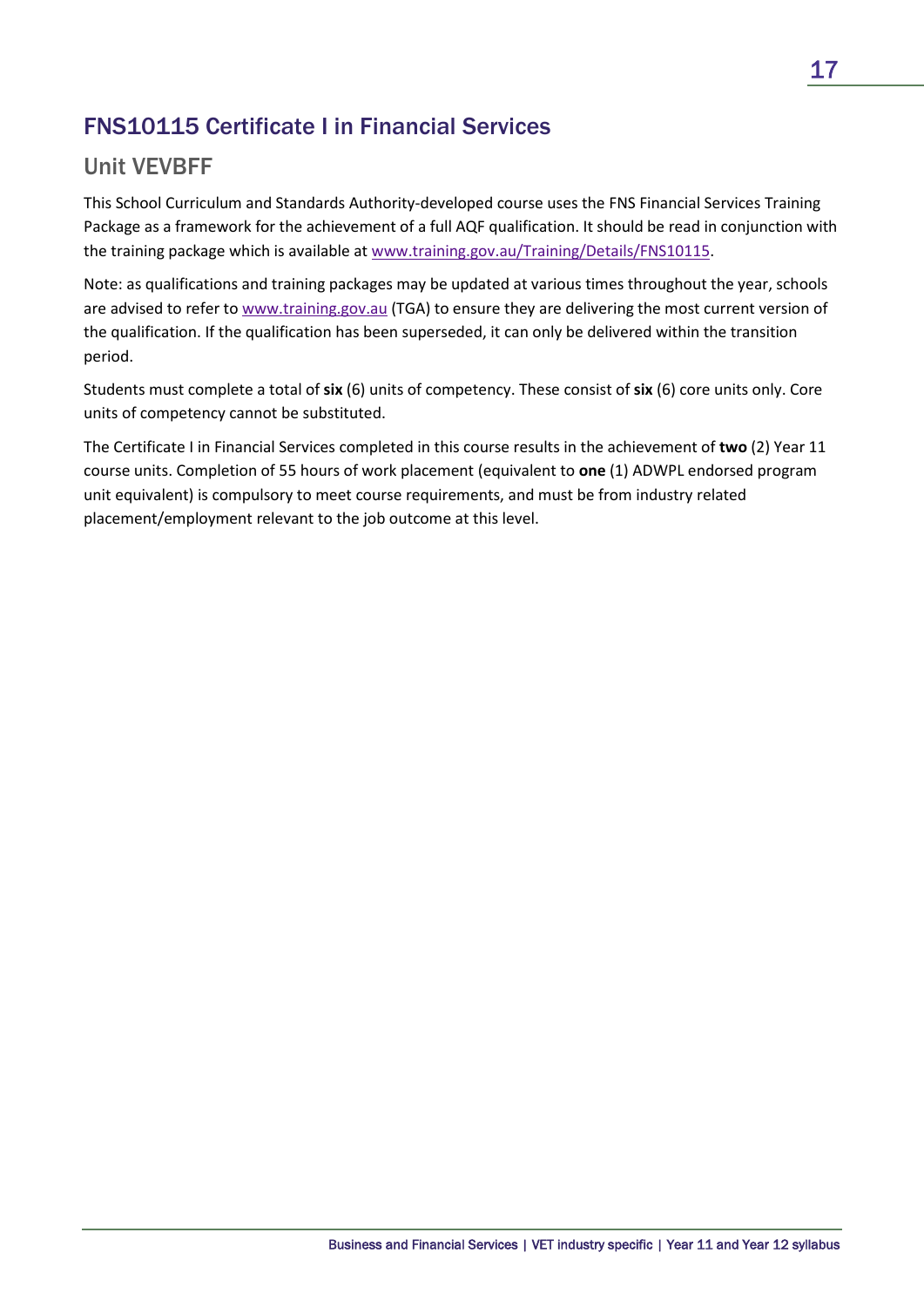### FNS10120 Certificate I in Basic Financial Literacy

### Unit VEVBFF

This School Curriculum and Standards Authority-developed course uses the FNS Financial Services Training Package as a framework for the achievement of a full AQF qualification. It should be read in conjunction with the training package which is available a[t www.training.gov.au/Training/Details/FNS10120.](http://www.training.gov.au/Training/Details/FNS10120)

Note: as qualifications and training packages may be updated at various times throughout the year, schools are advised to refer to [www.training.gov.au](https://training.gov.au/) (TGA) to ensure they are delivering the most current version of the qualification. If the qualification has been superseded, it can only be delivered within the transition period.

Students must complete a total of **six** (6) units of competency. These consist of **six** (6) core units only. Core units of competency cannot be substituted.

The Certificate I in Basic Financial Literacy completed in this course results in the achievement of **two** (2) Year 11 course units. Completion of 55 hours of work placement (equivalent to **one** (1) ADWPL endorsed program unit equivalent) is compulsory to meet course requirements, and must be from industry related placement/employment relevant to the job outcome at this level.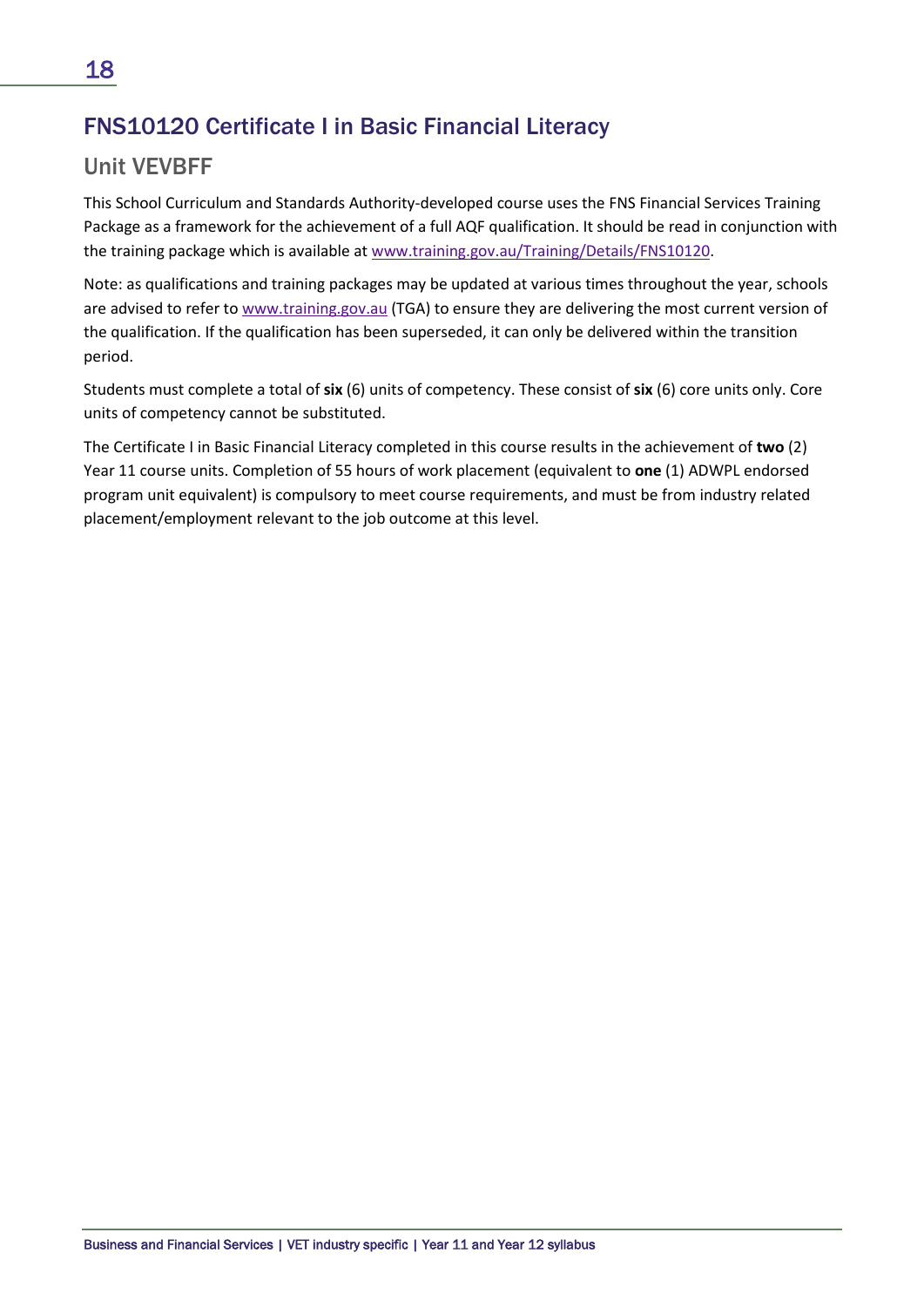### <span id="page-22-0"></span>Certificate II in Financial Services

This qualification is intended to meet address the need for increased financial literacy and basic financial skills of entrants wishing to build potential pathways into the industry.

### **Future pathways**

The *Post-Secondary Pathways* document for this course provides an illustration of pathways into higher level qualifications and career options for students who have undertaken this course. Refer to the relevant VET industry specific course page on the Authority website under the Support Materials section at [https://senior](https://senior-secondary.scsa.wa.edu.au/syllabus-and-support-materials/vet-industry-specific/business-services)[secondary.scsa.wa.edu.au/syllabus-and-support-materials/vet-industry-specific/business-services.](https://senior-secondary.scsa.wa.edu.au/syllabus-and-support-materials/vet-industry-specific/business-services)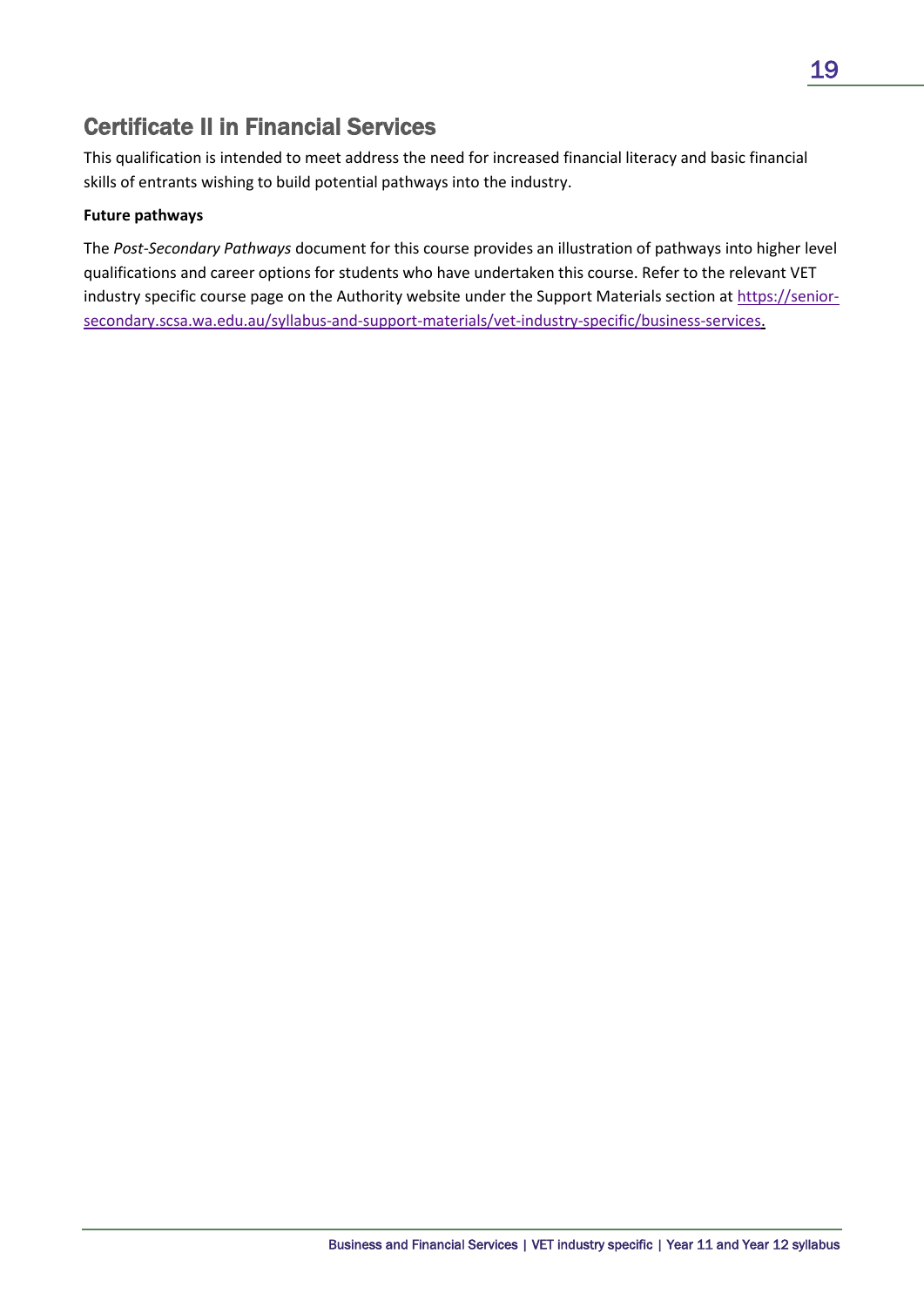### FNS20115 Certificate II in Financial Services

### Unit VEVBFN Unit VTVBFN

This School Curriculum and Standards Authority-developed course uses the FNS Financial Services Training Package as a framework for the achievement of a full AQF qualification. It should be read in conjunction with the training package which is available a[t www.training.gov.au/Training/Details/FNS20115.](http://training.gov.au/Training/Details/FNS20115)

Note: as qualifications and training packages may be updated at various times throughout the year, schools are advised to refer to [www.training.gov.au](https://training.gov.au/) (TGA) to ensure they are delivering the most current version of the qualification. If the qualification has been superseded, it can only be delivered within the transition period.

Students must complete a total of **eight** (8) units of competency. These consist of **four** (4) core units and **four** (4) elective units. Core units of competency cannot be substituted.

Two (2) of the elective units must be selected from the elective units listed within the packaging rules on TGA. The remaining two (2) elective units may be selected from the elective units listed within the packaging rules on TGA or from Certificate I, II or III in any currently endorsed training package or accredited course.

The elective units chosen must be relevant to the work outcome and meet local industry needs.

The Certificate II in Financial Services completed in this course results in the achievement of **four** (4) course units (two Year 11 units and two Year 12 units). Completion of 110 hours of work placement (equivalent to **two** (2) ADWPL endorsed program unit equivalents) is compulsory to meet course requirements, and must be from industry related placement/employment relevant to the job outcome at this level.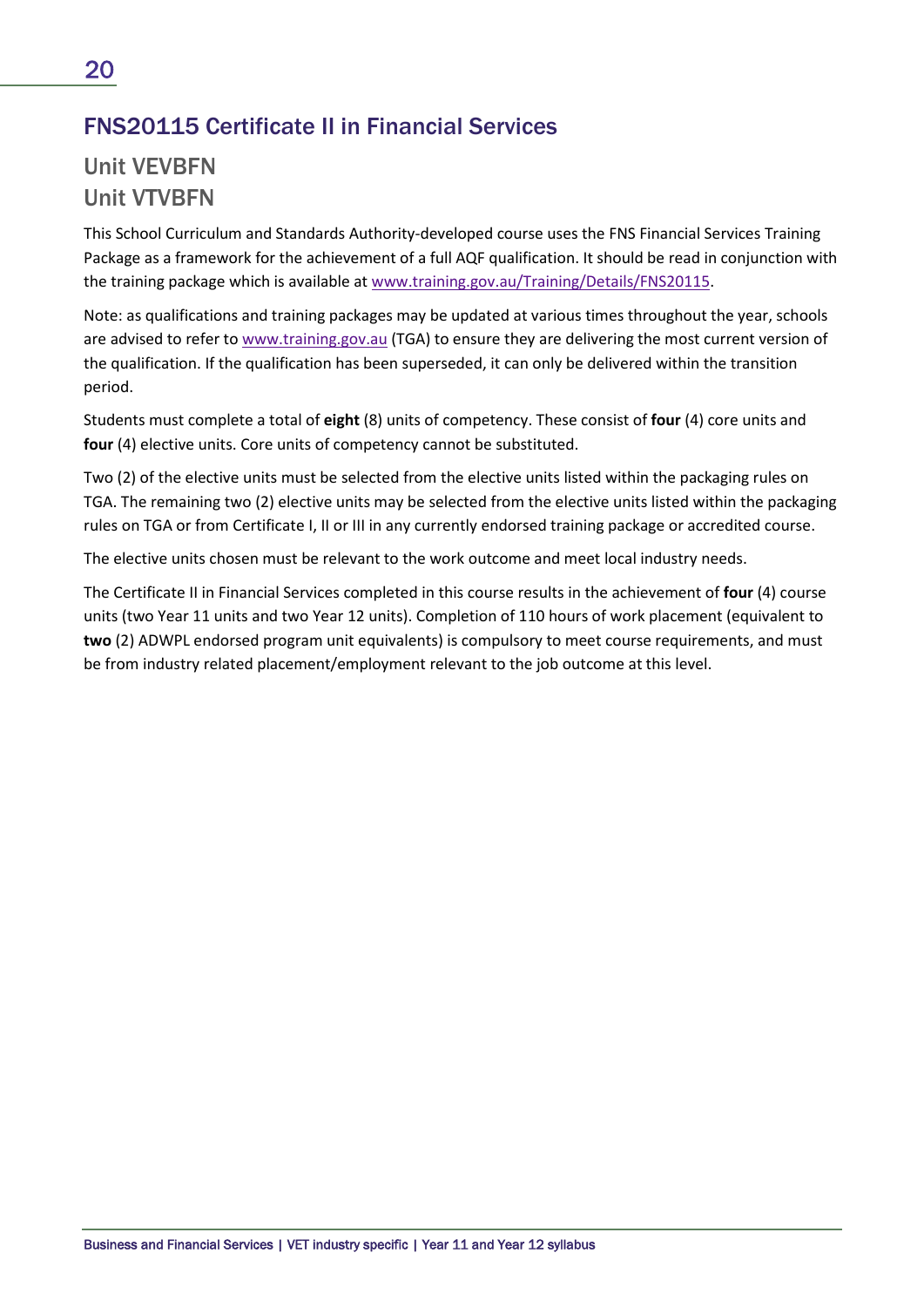### FNS20120 Certificate II in Financial Services

### Unit VEVBFN Unit VTVBFN

This School Curriculum and Standards Authority-developed course uses the FNS Financial Services Training Package as a framework for the achievement of a full AQF qualification. It should be read in conjunction with the training package which is available a[t www.training.gov.au/Training/Details/FNS20120.](http://www.training.gov.au/Training/Details/FNS20120)

Note: as qualifications and training packages may be updated at various times throughout the year, schools are advised to refer to [www.training.gov.au](https://training.gov.au/) (TGA) to ensure they are delivering the most current version of the qualification. If the qualification has been superseded, it can only be delivered within the transition period.

Students must complete a total of **eight** (8) units of competency. These consist of **four** (4) core units and **four** (4) elective units. Core units of competency cannot be substituted.

Two (2) of the elective units must be selected from the elective units listed within the packaging rules on TGA. The remaining two (2) elective units may be from elsewhere in this or any other currently endorsed Certificate II or Certificate III training package qualification or accredited course.

Elective units must be relevant to the work environment and the qualification, maintain the overall integrity of the AQF alignment, not duplicate the outcome of another unit chosen for the qualification, and contribute to a valid industry-supported vocational outcome.

The Certificate II in Financial Services completed in this course results in the achievement of **four** (4) course units (two Year 11 units and two Year 12 units). Completion of 110 hours of work placement (equivalent to **two** (2) ADWPL endorsed program unit equivalents) is compulsory to meet course requirements, and must be from industry related placement/employment relevant to the job outcome at this level.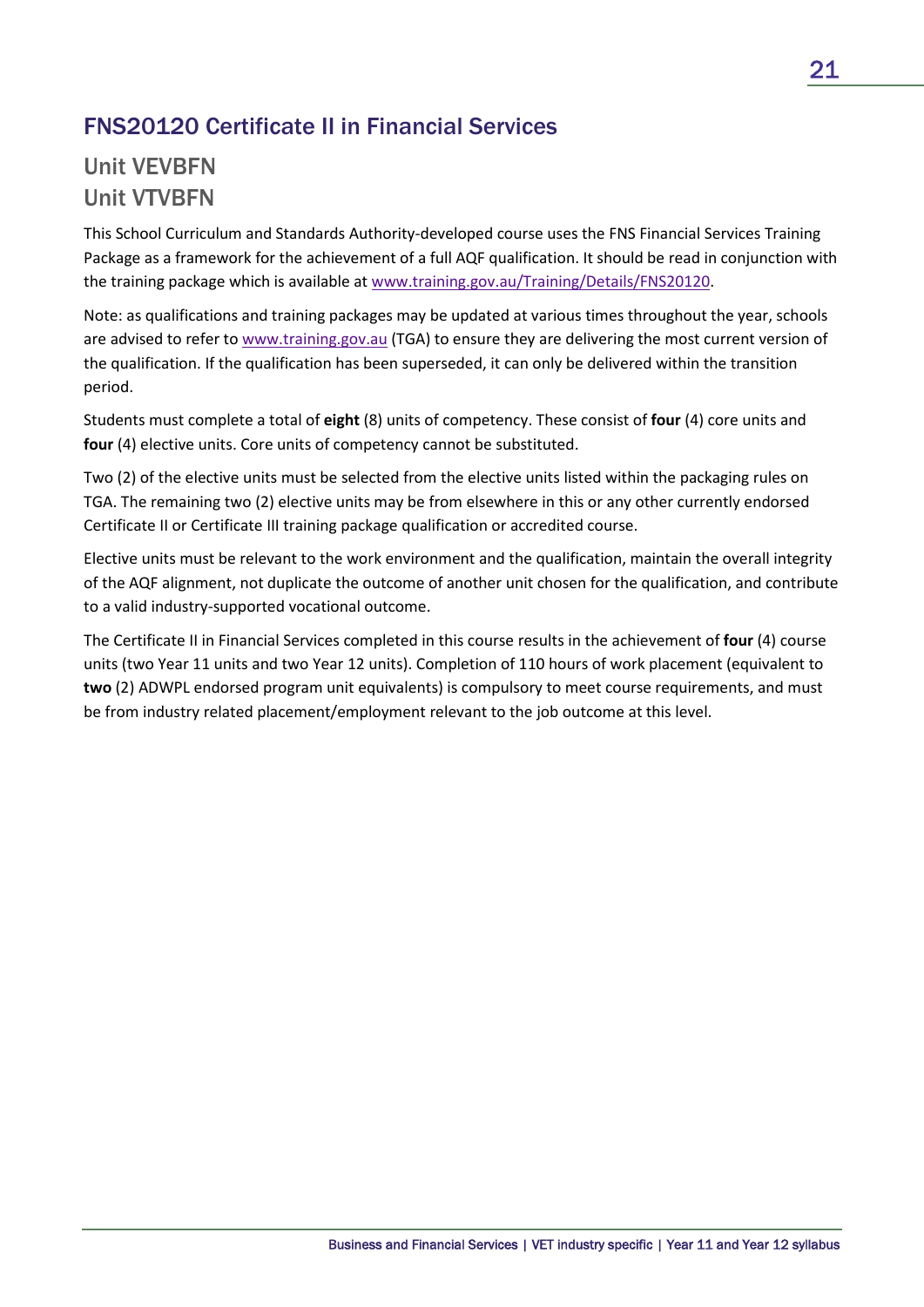## <span id="page-25-0"></span>**Glossary**

#### **Accredited course**

A nationally accredited course developed to meet training needs that are not addressed by existing training packages. Details of nationally accredited courses and the training providers that deliver these courses are provided by training.gov.au (TGA).

#### **Apprentice**

A person contracted to an employer to undergo training for a recognised apprenticeable occupation during an established period. Upon completion of an apprenticeship, an apprentice becomes a qualified tradesperson.

#### **Apprenticeship**

A structured employment-based training program that leads to apprentices gaining a nationally recognised qualification. Apprenticeships may be full-time or part-time (including school-based and elite athlete arrangements).

#### **Assessment guidelines**

The industry's preferred approach to assessment, including the qualifications required by assessors, the design of assessment processes and how assessments should be conducted.

#### **Auspicing**

This involves an organisation entering into partnership with a registered training organisation (RTO) in order to have the training and assessment that it undertakes recognised under the National Training Framework. The term auspicing has been replaced by the term 'partnerships' under the Australian Quality Training Framework (AQTF).

#### **Australian Core Skills Framework**

The *Australian Core Skills Framework* (ACSF) describes an individual's performance in the five core skills of learning, reading, writing, oral communication and numeracy. It provides a consistent national approach to identifying and developing the core skills in three contexts: personal and community; workplace and employment; and, education and training. For further information, see [https://www.education.gov.au/australian-core-skills-framework.](https://www.education.gov.au/australian-core-skills-framework)

#### **Australian Qualifications Framework**

The *Australian Qualifications Framework* (AQF) is a single comprehensive national qualifications framework that provides nationally consistent recognition of outcomes of qualifications ranging from the vocational education and training (VET) Certificate I to doctoral degrees. It specifies the knowledge and skills necessary for Senior Secondary Certificates of Education, such as the WACE. For further information, see [http://www.aqf.edu.au.](http://www.aqf.edu.au/)

#### **Australian school-based apprenticeships/traineeships**

An Australian apprenticeship/traineeship is undertaken part-time while the apprentice/trainee is still at school. It comprises a mix of academic, vocational and technical education and training and paid employment which enables Year 11 and Year 12 students to obtain a senior secondary certificate and credits towards a vocational qualification.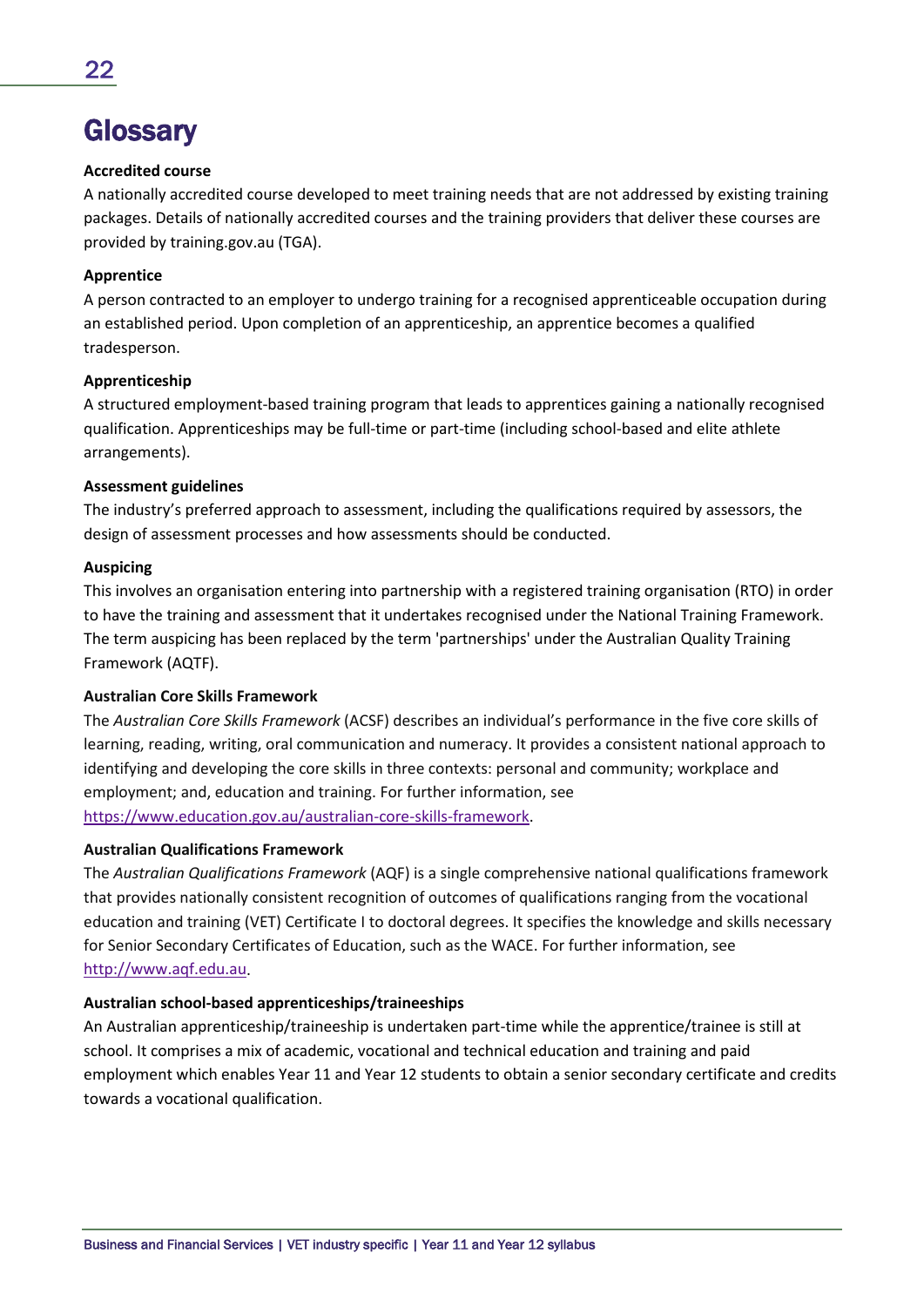#### **Australian Skills Quality Authority (ASQA)**

The national regulator for the vocational education and training (VET) sector which became operational in July 2011. Registered training organisations (RTOs) in the Australian Capital Territory, New South Wales, the Northern Territory, Queensland, South Australia and Tasmania come under ASQA's jurisdiction. ASQA is also the regulatory body for some RTOs in Victoria and Western Australia that offer courses to overseas students or to students in states that come under ASQA's jurisdiction.

#### **Certificates I–IV**

A set of qualification types in the Australian Qualifications Framework (AQF) that prepares candidates for both employment and further education and training. The qualifications recognise achievement of specified national industry competency standards at four AQF levels in a wide variety of trades, industries and enterprises.

#### **Competency**

The consistent application of knowledge and skill to the standard of performance required in the workplace. It embodies the ability to transfer and apply skills and knowledge to new situations and environments.

#### **Competency-based assessment**

The gathering and judging of evidence in order to decide whether a person has achieved a standard of competence.

#### **Core competency**

A unit of competency within a competency standard that an industry has agreed is essential to be achieved if a person is to be accepted as competent at a particular level. All units may be core, but in many cases, competency at a level will involve core units plus optional or specialisation units of competency. Core competencies are normally those central to the work of a particular industry or occupation.

#### **Credit transfer**

The granting of status or credit by an institution or training organisation to students for modules (subjects) or units of competency completed at the same or another institution or training organisation.

#### **Department of Training and Workforce Development in Western Australia (DTWD)**

DTWD works with industry, the community, organisations and other government agencies to build a productive inclusive, efficient and mobile workforce which meets the needs of Western Australia. The Department manages public resources in the State vocational education and training (VET) system, and strategically plans, funds and monitors publicly funded training. In addition to providing workforce development planning, the Department also provides career development services and administers training contracts and regulates the apprenticeship system in Western Australia.

#### **Element**

An element describes the key activities that must be performed to demonstrate competence in the tasks covered by the unit.

#### **Endorsed component**

The central part of a training package, endorsed by the Australian Industry and Skills Committee (AISC), comprising units of competency, assessment requirements associated with each unit of competency, qualifications and credit arrangements.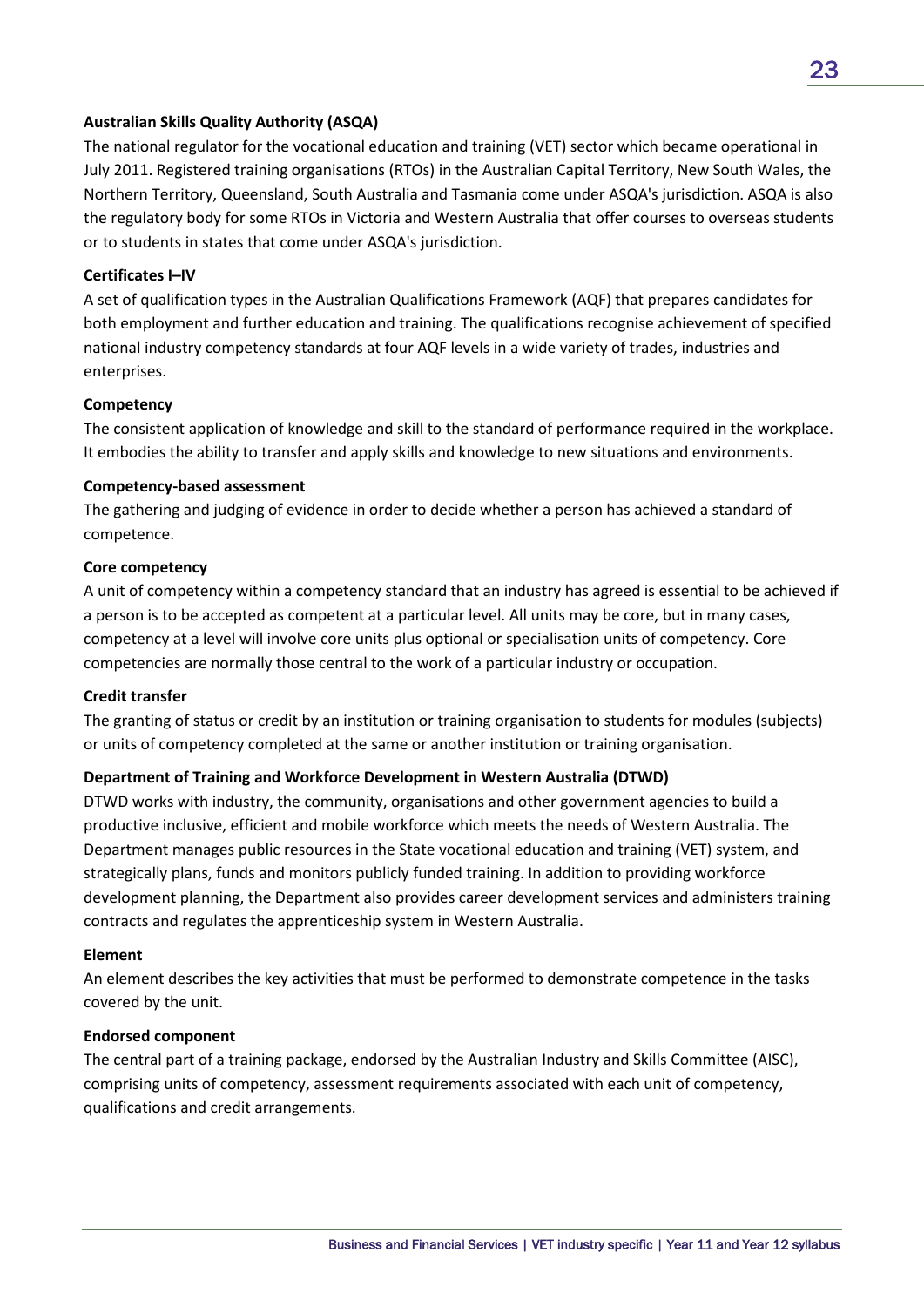### 24

#### **Fee-for-service training**

Training for which most or all of the cost is borne by the student or a person or organisation on behalf of the student.

#### **Foundation skills**

The skills which enable people to gain, keep and progress within employment, including skills in the clusters of work readiness and work habits, interpersonal skills and learning, thinking and adaptability skills.

#### **Industry Training Council (ITC)**

Non-government or not-for-profit bodies established by industry or business sector to address training issues and to provide advice to government about training priorities and the vocational education and training (VET) needs of a particular industry.

#### **Logbook**

A record kept by a person of the knowledge, skills or competencies attained during on-the-job or off-the-job training.

#### **National Centre for Vocational Education Research (NCVER)**

A national research, evaluation and information organisation for the vocational education and training (VET) sector in Australia, jointly owned by the Commonwealth, State and Territory ministers responsible for VET.

#### **Partnerships**

An organisation such as an enterprise or school, not wishing to be a registered training organisation (RTO) or to provide training itself, can enter into a partnership with an RTO. The RTO will be responsible for the quality of training and assessment, and issuing qualifications and statements of attainment, in compliance with the Australian Quality Training Framework (AQTF) and/or vocational education and training (VET) Quality Framework.

#### **Performance criteria**

The part of a competency standard which specifies the required level of performance to be demonstrated by students to be deemed competent.

#### **Pre-apprenticeships in schools**

Pre-apprenticeships in schools are Certificate II programs that have been nominated by Western Australian industry training councils as valid pathways from school to apprenticeships. Students attend school, train at a registered training organisation (RTO) and are linked to an employer for work placement. The student must complete a work placement as nominated in the pre-apprenticeship program. The RTOs will coordinate work placements in partnership with the schools.

#### **Preparing Secondary Students for Work (2015)**

*Preparing Secondary Students for Work (2015)* sets out a framework for vocational learning and vocational education and training (VET) delivered to secondary students.

#### **Qualification**

Formal certification that is awarded by an accredited authority in recognition of the successful completion of an educational program. In the vocational education and training (VET) sector, qualifications are awarded when a person has satisfied all requirements of the units of competency or modules that comprise an Australian Qualifications Framework (AQF) qualification, as specified by a nationally endorsed training package or an accredited course that provides training for that qualification.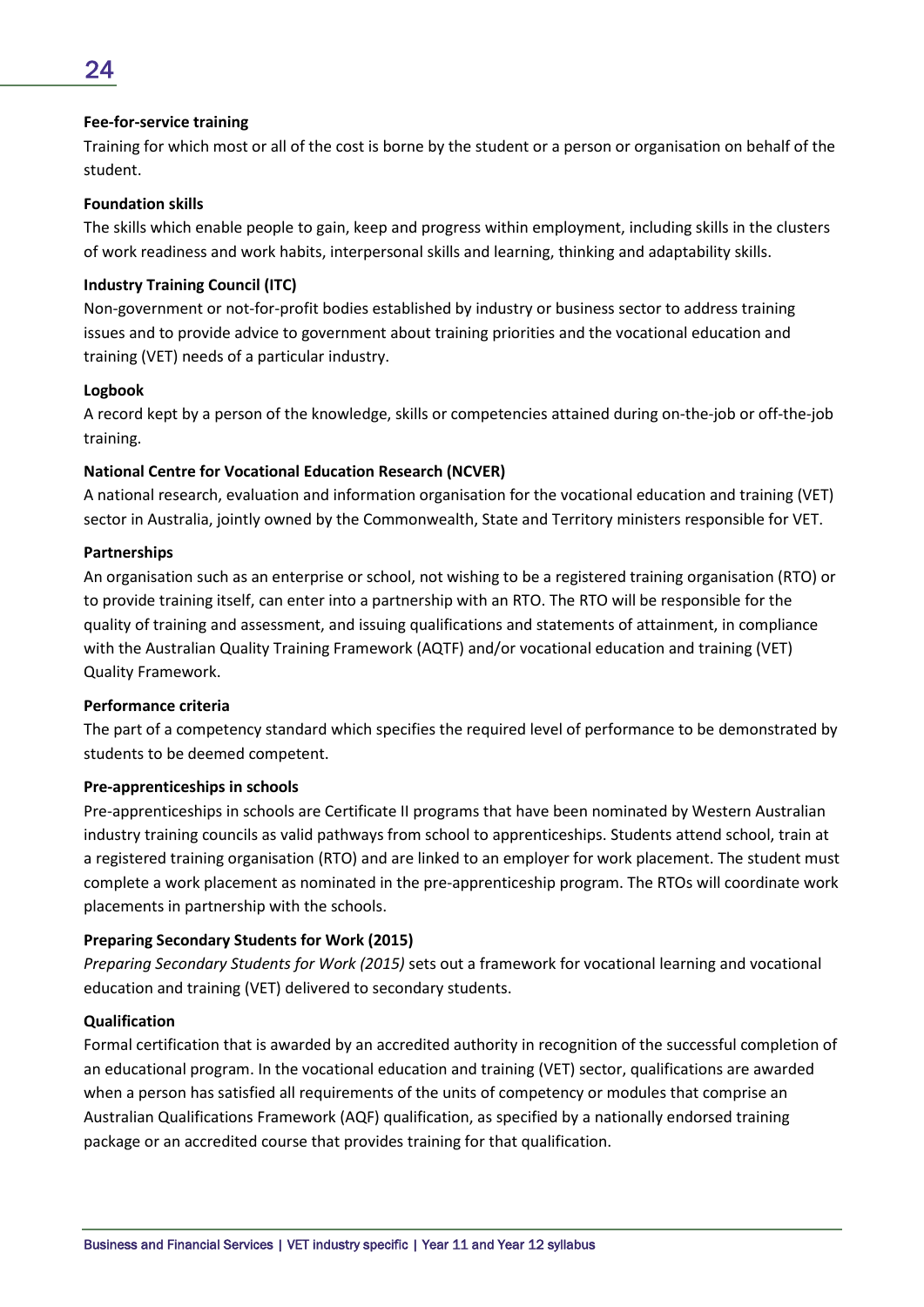#### **Recognition of prior learning (RPL)**

The acknowledgement of a person's skills and knowledge acquired through previous training, work or life experience, which may be used to grant status or credit in a subject or module. It can lead to a full qualification in the vocational education and training (VET) sector.

#### **Registered training organisation (RTO)**

A registered training organisation (RTO) is an organisation that delivers, assesses, certifies and quality assures a nationally recognised VET qualification. An RTO may be a school, a private training provider, or a Technical and Further Education (TAFE) college. All RTOs operate under the various elements of the national training system.

#### **School-based apprenticeships and traineeships**

School-based apprenticeships and traineeships are paid employment-based training programs for full-time school students 15 years of age and over. Under these arrangements the student is both a full-time student and a part-time employee with the same employment and training privileges and responsibilities as other apprentices/trainees.

#### **Skill sets**

Single units or combinations of units which link to a license or regulatory requirement, or defined industry need. In 2007, the National Quality Council (NQC) determined that skill sets would complement full qualifications within the Australian Qualifications Framework (AQF) and be included in training packages. Prior to this, students who did not complete a full qualification could only receive a Statement of Attainment for each unit completed, without any indication of whether the units selected met a defined industry need or licensing/regulatory requirement. Nationally endorsed skill sets will provide formal recognition of training for a discrete part of a qualification linked to a function or role within an occupation.

#### **State Training Board**

The State Training Board (STB) is a statutory body established by Part 3 of the *Vocational Education and Training Act 1996*. The STB is the peak industry training advisory body to the Minister for Education and Training in Western Australia. The key focus of the STB is to ensure Western Australia has a quality vocational education and training (VET) system that enables people to develop skills and knowledge that support and meet the needs of industry.

#### **TAFE**

A publicly funded post-secondary educational institution (Technical and Further Education) which provides a range of technical and vocational education and training (VET) courses and other programs. Each State and Territory has its own TAFE system.

#### **Trainee**

A person receiving training in a vocational area or undertaking a traineeship. The successful completion of a traineeship leads to a minimum of a Certificate II in the relevant vocational area.

#### **Traineeship**

A system of vocational training combining off-the-job training with an approved training provider with on-the-job training and practical work experience. Traineeships generally take one to two years and are now a part of the Australian Apprenticeships system.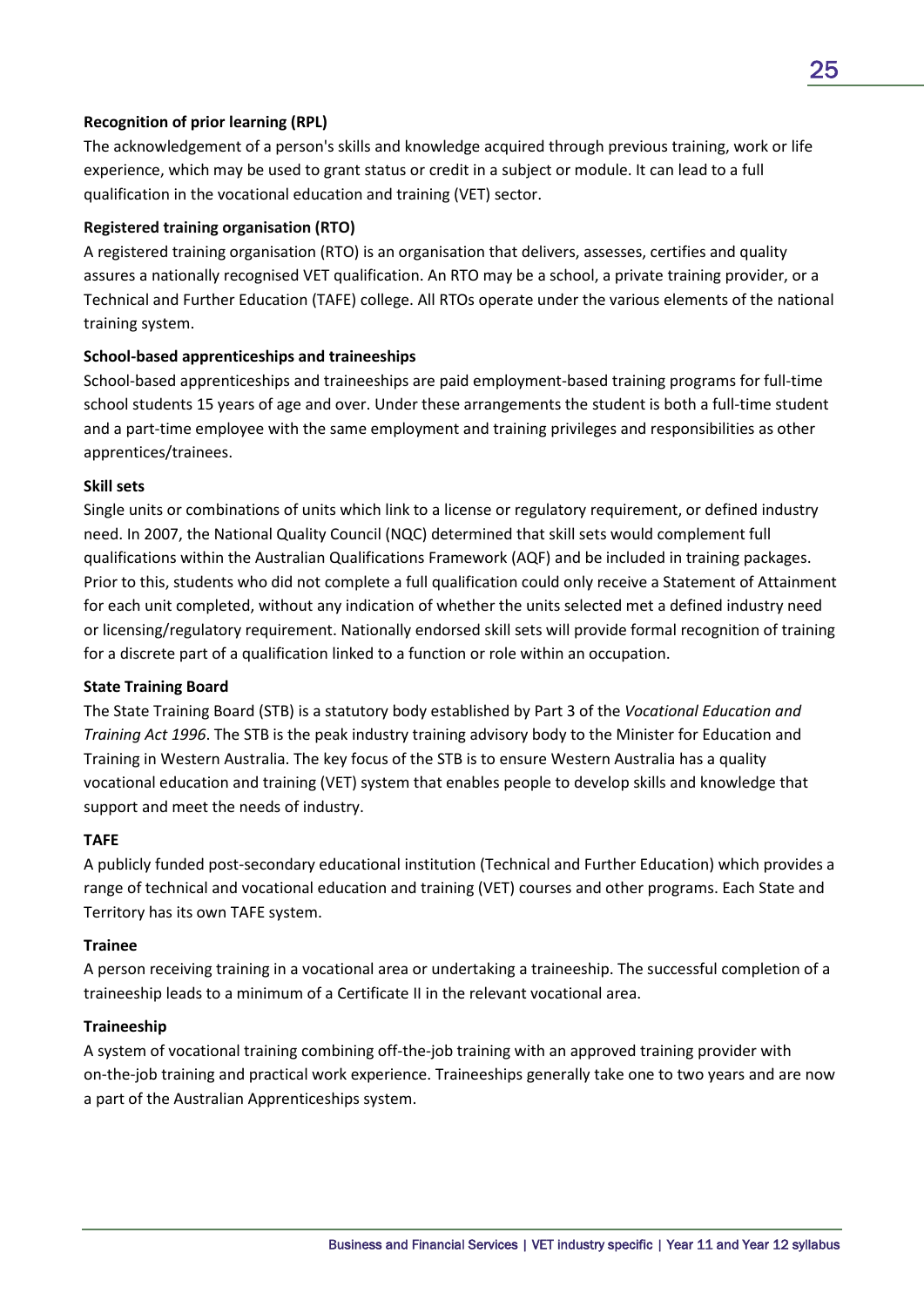#### **Training package**

Training packages define the competencies required by different occupations and industries and describe how these competencies may be packaged into nationally recognised and portable qualifications that comply with the Australian Qualifications Framework (AQF). Each training package is made up of three components; units of competency, qualifications framework levels of education and assessment guidelines.

#### **Training.gov.au (TGA)**

Training.gov.au is the official National Register on vocational education and training (VET) in Australia and is the authoritative source of information on training packages, qualifications, accredited courses, units of competency, skill sets and registered training organisations (RTOs).

#### **Unit of competency**

The nationally agreed statements of the skills and knowledge required for effective performance in a particular job or job function. They identify the skills and knowledge as outcomes that contribute to the whole job function. Units of competency are an endorsed component of training packages.

#### **VET delivered to/undertaken by secondary students**

The term used to describe vocational education and training (VET) undertaken by students who are engaged in both secondary education and nationally recognised VET. **VET delivered to secondary students** is the same as all other VET, and the same quality standards apply.

Note: **VET in Schools** was the term used to describe the VET provided to school students that resulted in a VET qualification. This term is deemed to be unsuitable to describe VET undertaken by secondary students as it implies that VET delivered to secondary school students is different from all other VET.

#### **VET Quality Framework**

The vocational education and training (VET) Quality Framework is aimed at achieving greater national consistency in the way registered training organisations (RTOs) are registered and monitored and in how standards in the VET sector are enforced.

The VET Quality Framework comprises:

- the *Standards for Registered Training Organisations (RTOs) 2015*
- the Fit and Proper Person Requirements
- the Financial Viability Risk Assessment Requirements
- the Data Provision Requirements
- the Australian Qualifications Framework (AQF).

#### **Vocational education and training**

Vocational education and training (VET) enables students to acquire workplace skills through nationally recognised training described within an industry developed training package or accredited course. A Certificate II (or higher) VET qualification in combination with ATAR, General or Foundation courses is one option to satisfy the WACE completion requirement.

#### **Vocational learning**

Vocational learning helps secondary students explore the world of work, identify career options and pathways, and build career development skills. Vocational learning is delivered within the broader curriculum. It supports students to gain career development skills and provides opportunities for students to 'taste' the world of work through one-off events, initiatives such as enterprise learning, or spending time in a real or simulated workplace.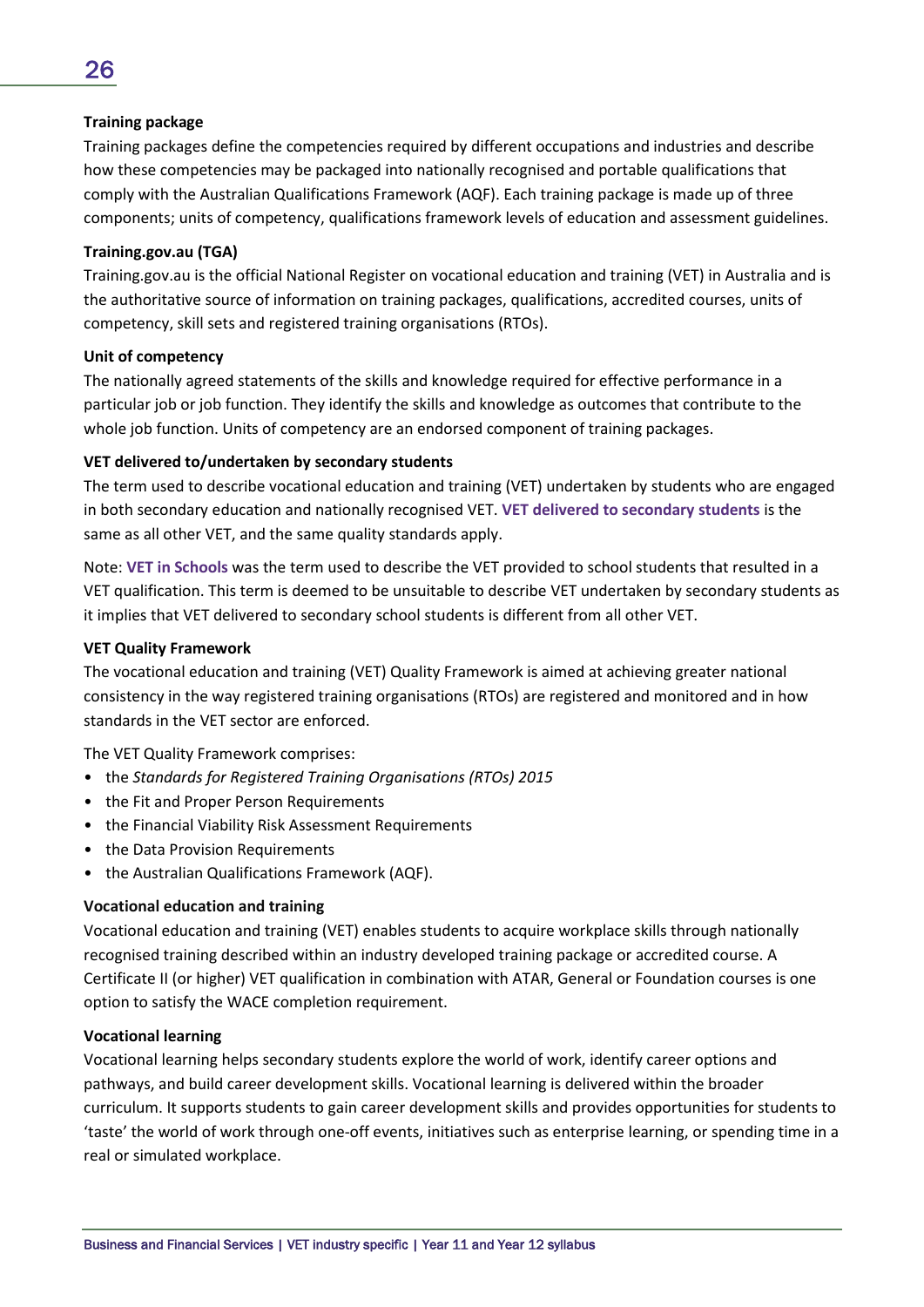#### **Workplace Learning endorsed program (ADWPL)**

Workplace Learning (ADWPL) is an Authority-developed endorsed program that is managed by individual schools. To complete this program, a student works in one or more paid or unpaid workplace/s to develop a set of transferable workplace skills. A student must record the number of hours completed and the tasks undertaken in the workplace in the Authority's *Workplace Learning Logbook*. A student must also provide evidence of their knowledge and understanding of the workplace skills by completing the Authority's *Workplace Learning Skills Journal* after each 55 hours in the workplace.